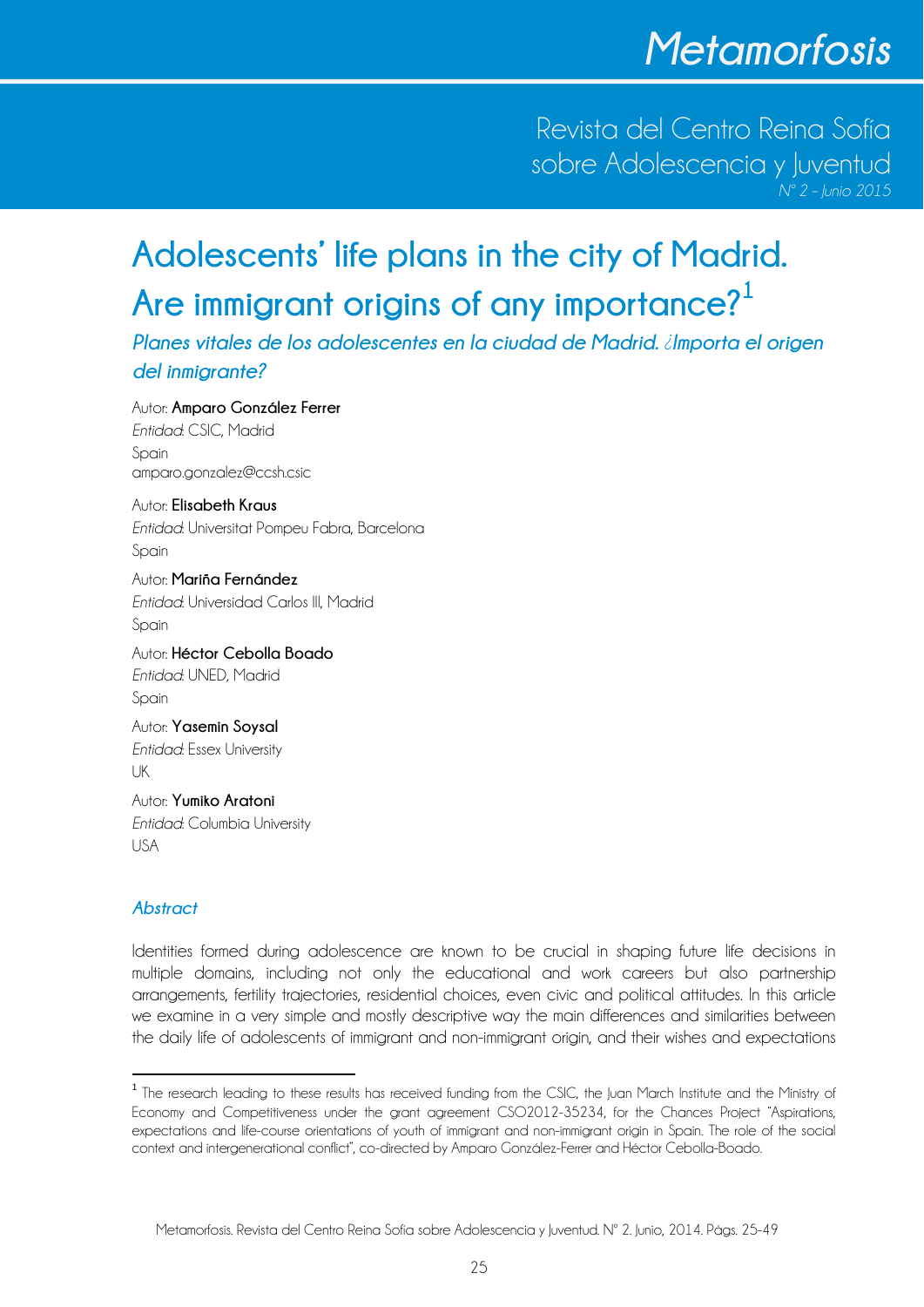for their future, utilizing data from the Chances Survey, collected in 30 secondary schools in the city of Madrid in 2011. Our methods combine a comparison of means, the ANOVA test, multivariate regressions and factor analysis, in order to identify when adolescents of immigrant origin reveal wishes and expectations significantly different from those of their classmates of native origin; and the extent to which they expect higher frustration of their wishes in their future life, or not. Differences by gender are also explored.

Our findings suggest similarities and differences between both groups depending on the particular aspect examined, and discard a systematic pattern of greater optimism or pessimism among immigrant adolescents compared to their non-immigrant classmates. Differences by origin tend to be larger when respondents are asked about the immediate future instead of the more distant one, and immigrant girls seem to be the most pessimistic about their future.

**Key words:** adolescents, descendants of immigrants, preferences, expectations, Spain.

#### *Resumen*

Las identidades que se fraguan durante la adolescencia resultan cruciales en la configuración de futuras decisiones vitales en múltiples ámbitos, que incluyen no solo la carrera educativo-laboral sino también las decisiones de pareja, las trayectorias reproductivas, la elección de residencia, o incluso los valores cívicos y ciudadanos. En este artículo examinamos, de forma sencilla y principalmente descriptiva, las mayores diferencias y similitudes entre la vida diaria de los adolescentes de origen inmigrante y autóctono, y sus deseos y expectativas respecto al futuro, utilizando datos de la encuesta Chances, recogidos en 30 centros de secundaria de la ciudad de Madrid en 2011.

Nuestros métodos combinan la comparación de medias, los test ANOVA, las regresiones multivariantes y el análisis factorial, para identificar cuándo los adolescentes de origen inmigrante revelan deseos y expectativas significativamente distintas de sus compañeros de clase de origen autóctono; y hasta qué punto anticipan mayor nivel de frustración que ellos respecto al cumplimiento de sus deseos en el futuro. También se exploran las diferencias por género.

Nuestros resultados sugieren similitudes y diferencias entre los dos grupos dependiendo del ámbito concreto que examinamos, y sirven para descartar un patrón de mayor (o menor) optimismo por parte de los adolescentes de origen inmigrante. Las diferencias suelen ser mayores cuando los estudiantes responden respecto de su futuro inmediato que respecto del futuro más lejano, en el que tanto deseos como expectativas se aproximan. Aún así, las chicas de origen inmigrante parecen ser más pesimistas respecto a su futuro.

**Palabras clave**: adolescentes, descendientes de inmigrantes, preferencias, expectativas, España.

# *1. INTRODUCTION*

Spain has experienced a great immigration boom since the early 2000s. Resident population increased, on average, 720,000 people annually, during the period 2002-2008. The deep employment crisis the country is still going through resulted in a substantial decline in the number of annual entries since 2008. At the same time, the return of immigrants to their countries of origin and reemigration to other countries has noticeably grown since then and, consequently, the size of the foreign-born population stabilized around 14% of the total population at the beginning of 2011,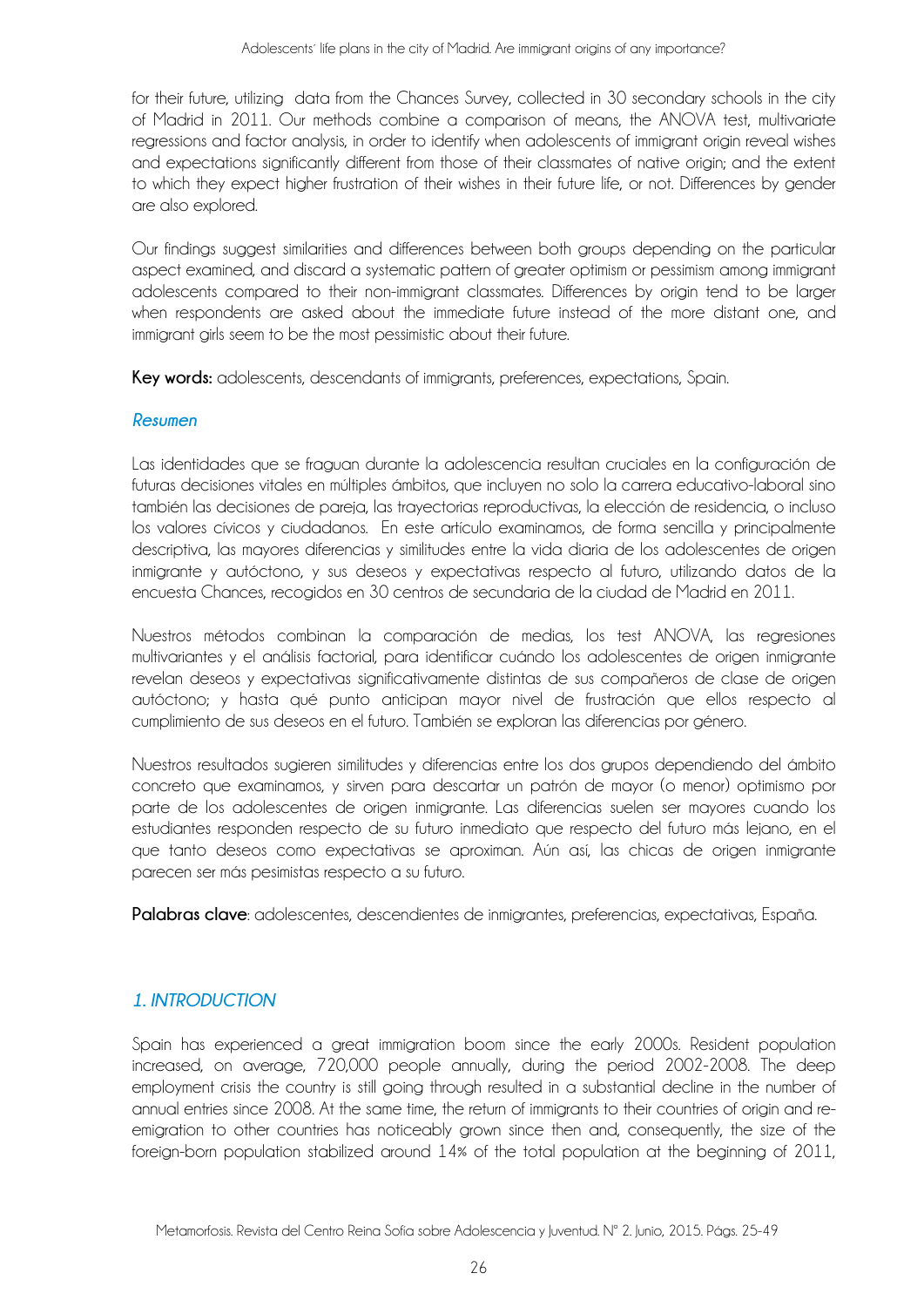and has started to decline slightly since then (INE, Municipal Population Register, 2014). However, the number of children and adolescents belonging to the 1.5 and 2nd generation has steadily increased over the last decade because of two parallel phenomena: 1) the extraordinarily rapid process of family reunification by most immigrants living in Spain -approximately 80% of the immigrants who were married before migrating were already living with their partners in Spain, and approximately 60% of the minor children had been reunified (González-Ferrer, 2011a, González-Ferrer, 2011b); and the formation of new families including at least one immigrant partner (Cortina et al., 2009) $^2$ .

As can be seen in *Table 1*, the descendants of immigrants to be classified as part of the 1.5 and 2nd generation amounted to approximately 2 million people in 2011. Due to the short history of immigration in Spain, these descendants are still mostly children and adolescents; among the 1.5 generation population (born abroad and immigrated to Spain when younger than 16 years), approximately half had still not turned 18 at the time the Census was gathered in 2011, and for the members of 2nd generation (born in Spain to two immigrant parents) the corresponding percentage was only  $18\degree^3$ .

| Own and parents' place of<br><b>birth</b>        | Size (absolute<br>and $\mathcal{E}$ ) | % over<br>total | $\boldsymbol{\%}$<br>Female | Age | $\frac{1}{6}$ and<br>older | Age at<br>migration | 3 first origins |
|--------------------------------------------------|---------------------------------------|-----------------|-----------------------------|-----|----------------------------|---------------------|-----------------|
| <b>Native</b>                                    | 38,947,733                            | 84              |                             | 43  |                            |                     | Sp              |
| Children of two Spanish<br>emigrants born abroad | 476,044                               | $\mathbf{1}$    | 51                          | 41  | 51                         | 11                  | Arg, Fr, Mor    |
| Children of one Spanish<br>emigrant born abroad  | 275,868                               | $\mathbf{1}$    | 49                          | 35  | 49                         | 17                  | Fr, Germ, Venez |
| $1st$ gen                                        | 3,830,496                             | 8               | 50                          | 41  | 100                        | 32                  | Rom, Mor, Ecu   |
| $1.5$ gen                                        | 1,066,777                             | $\overline{2}$  | 45                          | 18  | 51                         | $\overline{z}$      | Mor, Rom, Ecu   |
| $2^{nd}$ gen                                     | 797,289                               | $\overline{2}$  | 46                          | 11  | 18                         |                     | Mor, Rom, Ecu   |
| Children of mixed couples in<br>Spain            | 1,180,519                             | $\mathbf{3}$    | 49                          | 24  | 52                         |                     | Fr, Mor, Germ   |
| <b>Total</b>                                     | 46,574,725                            | 100             |                             |     |                            |                     |                 |

Table 1: Size and socio-demographic profile of immigrant origin population in Spain.

Source: Spanish Census 2011.

<sup>&</sup>lt;sup>2</sup> In 1996 only 4.7% out of the total number of marriages celebrated in Spain included one foreign partner; in 2007, the corresponding percentage had grown to 17.4%. In the first half of 2012, the number of mixed marriages in Spain represented 16% of the new marriages celebrated in Spain and 9.8% of the children born in Spain had one foreign parent and one Spanish one.

<sup>3</sup> The other large group with an immigrant component is made up of children born in Spain to one foreign-born parent and a native one. They amount to almost 1,2 million people but their origin is more related to past Spanish emigration than recent foreign immigration to Spain, as can be deduced from the large presence of parents of French and German origin.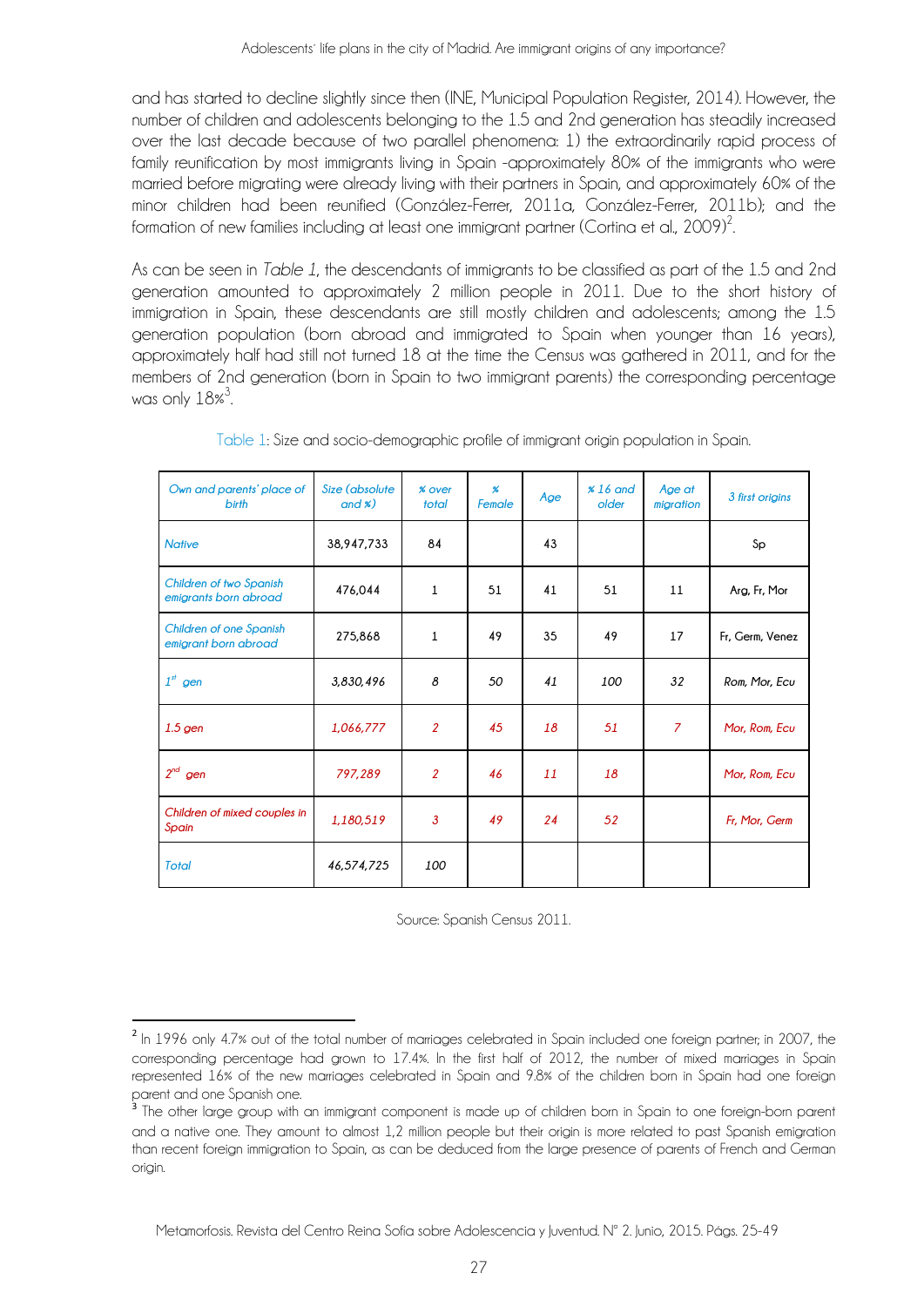Such a young age profile implies the impossibility to investigate their outcomes as adults and an overall assessment of the integration process from an intergenerational perspective, since most of them have not experienced yet most of the transitions into adulthood. This fact, along with the scarce tradition of researching children and youth behaviours in Spain, especially from a quantitative perspective<sup>4</sup>, explains how little we know about the descendants of immigrants in Spain, their preferences, wishes, expectations, plans for their future lives, and how they differ, or not, from those of comparable non-immigrant children and teenagers.

Experiences and events in adolescence set in motion identity formation and social labelling. And recent work has found, for instance, that identities formed in youth influence the goals set for future work and careers (Creed et al., 2007; Yeager et al., 2012). Thus, experiences and events in adolescence are relevant by themselves but also because they entail valuable information on future life trajectories.

In this article we intend to contribute to this literature in Spain, by exploiting a new dataset collected in 2011 with immigrant and non-immigrant teenagers living in Madrid and enrolled in 3rd and 4th grades of compulsory secondary education (ESO). In the rest of the article, we first describe the Chances Survey and its methodology. Next, we systematically examine the socio-economic profile of adolescents and their families, by comparing non-immigrant families and immigrant ones. Finally, we describe and analyze the adolescents' preferences and expectations for their educational and professional careers, their future family life, their use of time, their intergenerational relationships, as well as their prejudices and civic attitudes. In all the sections, the main goal is to identify whether there are significant differences between the preferences and expectations of immigrants and non-immigrants, and to explore potential explanations for them.

# *2. THE CHANCES PROJECT: DATA COLLECTION AND SAMPLES*

Research on adolescents in Spain, and particularly on the children of immigrant families, has been extremely limited due to the lack of available data. The data collection carried out in the framework of the Project Chances 2011 addressed precisely these data needs by conducting a survey of adolescents in the city of Madrid, including a large sample of immigrant adolescents enrolled in 3rd and 4th grades of secondary school (Cebolla-Boado and González-Ferrer, 2014).

The school sample was constructed in two stages. In the first stage, 24 neighbourhoods were selected from four different strata constructed by combinations of two indicators: 1) The total number of immigrant-origin children aged 10-16 from the 10 largest immigrant groups living in the city in 2011- 2012; and 2) The socio-economic profile of the neighbourhood according to the official classification provided by the City Statistical Office.

The 24 selected neighbourhoods included 120 secondary schools from which we randomly selected our 30 schools in the second stage (15 public and 15 private). We interviewed all the students –both of native and immigrant origin- in all the classrooms of 3rd and 4th grade in these 30 schools. The foreign population (of any age) in the residential districts where we sampled our schools represented,

<sup>4</sup> With only a few exceptions in the area of health (Hidalgo et al., 2000; Pantzer et al., 2006; Sánchez et al., 2010) and education related outcomes (Azzolini et al., 2012; Portes et al., 2010).

Metamorfosis. Revista del Centro Reina Sofía sobre Adolescencia y Juventud. Nº 2. Junio, 2015. Págs. 25-49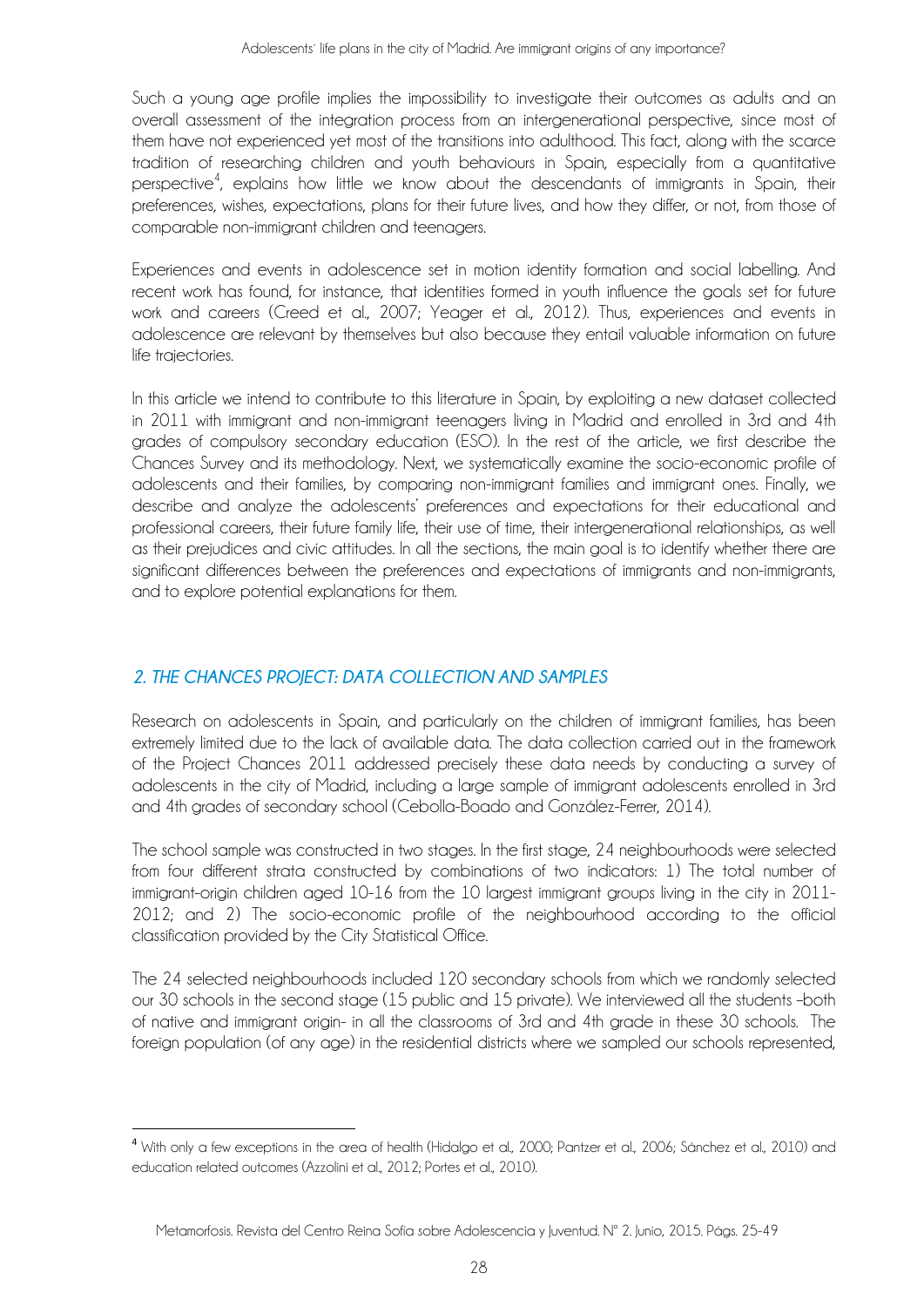on average, 23%; and the percentage of foreign students in the secondary schools of our sample ranges from 4% to 80%, with an average of 35% $^5$ .

Questionnaires were designed in parallel for both students and their parents; students completed the questionnaire in the classroom, in 55 minutes, and one of their parents (mother or father) completed it at home (with response rate: 45%). The questions included, in addition to basic socio-economic information about the students and their families, different modules on preferences and expectations about educational and labour career, family life, ideal partner and place of residence; the questionnaires also contained questions on the students' and their parents' social networks, on time use, on intergenerational relations, mental health and civic values, feelings and experiences of discrimination and prejudices towards different social groups, among others.

The resulting data are a representative sample of (non-EU15) immigrant adolescents enrolled in 3rd and 4th grade of secondary school in the municipality of Madrid (N=1,214), including a native control group made of all their native classmates (N=1,504) [*Table 2*] 6 . Students of immigrant origin represent 45% of the total sample. Most of them belong to the so-called 1.5 *generation* (arrived in Spain at the age of 5 or older), although the *second generation* (born in Spain to two immigrant parents, or born abroad but arrived under the age of 5) represents approximately 22% of the total number of students of immigrant origin, and adolescents with mixed parents (one born in Spain and one parent from another country) constitute 13%. The rest are *natives* - adolescents who were born in Spain with both parents also born in Spain-, and they represent 55% of the total sample of students.

|                               |     | $3^{\mathsf{rd}}$<br>Grade |             |     | $4^{\text{th}}$<br>Grade |        |     |     | Total |     |
|-------------------------------|-----|----------------------------|-------------|-----|--------------------------|--------|-----|-----|-------|-----|
|                               |     | Girls                      | <b>Boys</b> |     | <b>Boys</b><br>Girls     |        |     |     |       |     |
|                               | N   | %                          | N           | %   | N                        | %      | N   | %   | N*    | %   |
| <b>Native</b>                 | 348 | 53                         | 427         | 56  | 339                      | 54     | 384 | 59  | 1,504 | 55  |
| Mixed parents                 | 32  | 5                          | 45          | 6   | 34                       | $\sim$ | 46  |     | 159   | 6   |
| 1.5 Generation                | 198 | 30                         | 202         | 27  | 217                      | 34     |     | 26  | 794   | 29  |
| 2 <sup>nd</sup><br>Generation | 81  |                            | 87          | 1   | 42                       |        | 50  | 8   | 261   | 10  |
| Total                         | 659 | .oc                        |             | 100 |                          |        |     | 100 |       | 100 |

Table 2: Final sample, by migratory status, grade, and sex.

Source: Chances 2011, Students Survey. \*Note that the total numbers are slightly higher than the sum of the columns because of the unknown sex of 12 individuals, and the unknown grade of 2 individuals.

As we can see in *Table 3*, adolescents of Ecuadorian origin are the largest group in our sample of immigrant students, as they are in Madrid's population, followed by students from other Latin American origins. Each group represents approximately one third of the total sample of adolescents of immigrant origin; the rest is made up of heterogeneous groups of African (mainly Moroccan), Eastern European (mainly Romanian), Asian (mainly Chinese and Philippine) and EU-15 origin $^7$ .

 $5$  This percentage refers to the entire secondary school, from the  $1<sup>st</sup>$  to the  $4<sup>th</sup>$  year; however, our survey only covered  $3<sup>rd</sup>$ and 4<sup>th</sup> grade students.<br><sup>6</sup> Most EU15 adolescents are enrolled in private schools that were excluded from our study. In the academic year 2009-

<sup>2010,</sup> the total number of secondary private schools for the capital city of Madrid was 99 out of 514 (19%). However, in terms of enrolled students, this type of schools concentrates only 10% of the total number and only 5% of foreign students, most of them (73%) from EU15 countries (Consejería de Educación y Empleo, 2012a).

<sup>7</sup> According to the Statistical Office of the city of Madrid, at the end of 2009 (the most recent data available at the time of the sampling design) the composition by origin of the foreign-born population between 10 and 16 years old was distributed as follows: Ecuador 33%, rest of Latin America 33%, Romania 7%, China 4%, Morocco 3%, Rest of countries 20%.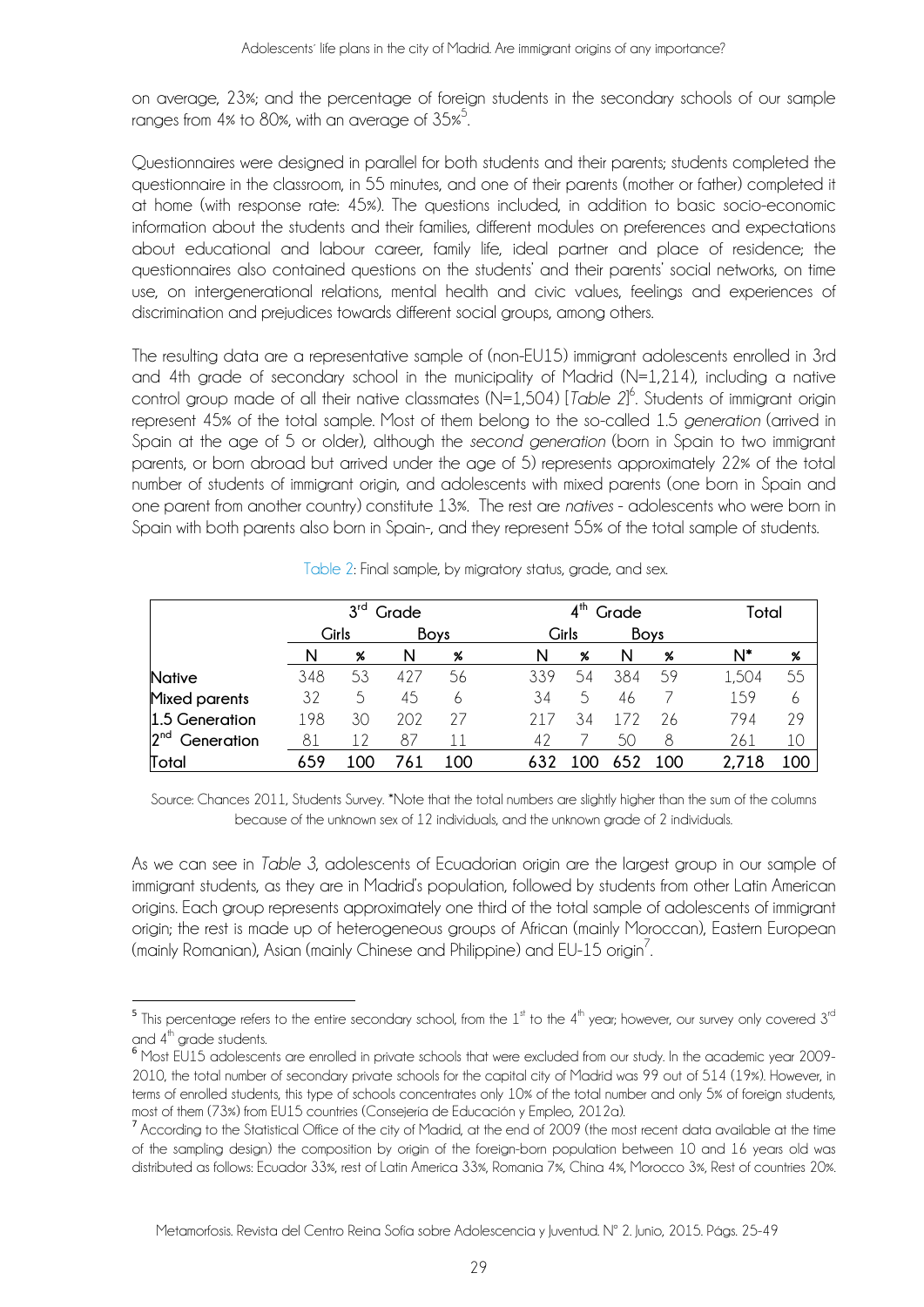|                | $3rd$ Grade |                |      |     | $4th$ Grade |                      |     |                | Total |     |
|----------------|-------------|----------------|------|-----|-------------|----------------------|-----|----------------|-------|-----|
|                | Girls       |                | Boys |     |             | <b>Girls</b><br>Boys |     |                |       |     |
|                | N           | %              | N    | %   | N           | %                    | N   | %              | $N^*$ | %   |
| <b>Native</b>  | 348         | 53             | 427  | 56  | 339         | 54                   | 384 | 59             | 1,504 | 55  |
| Ecuador        | 110         | 17             | 131  | 17  | 104         | 16                   | 73  | 11             | 422   | 16  |
| Other LA       | 107         | 16             | 99   | 13  | 107         | 17                   | 109 | 17             | 424   | 16  |
| Africa         | 30          | 5              | 21   | 3   | 17          | 3                    | 13  | 2              | 82    | 3   |
| Eastern Eur.   | 25          | $\overline{4}$ | 34   | 4   | 19          | 3                    | 24  | $\overline{4}$ | 102   | 4   |
| Asia           | 22          | 3              | 24   | 3   | 27          | 4                    | 20  | 3              | 93    | 3   |
| EU15-developed | 17          | 3              | 25   | 3   | 19          | 3                    | 29  | $\overline{4}$ | 91    | 3   |
| Total          | 659         | 100            | 761  | 100 | 632         | 100                  | 652 | 100            | 2,718 | 100 |

Table 3: Final sample, by origin, grade and sex.

Source: Chances 2011, Students Survey. See note in Table 2.

#### *3. SOCIO-ECONOMIC PROFILE OF ADOLESCENTS AND THEIR FAMILIES*

*Figure 1* shows the age distribution of the foreign-born youths at their time of arrival in Spain. On average, the adolescents were nine years old when they migrated, with the Ecuadorians being the ones that migrated at the youngest age (8) and the adolescents of Asian origin the oldest (11). The other origin groups vary between these two extremes.



Figure 1: Age distribution of foreign-born adolescents at the time of arrival in Spain, by origin

Obviously, the data do not match perfectly the distribution in our sample, among other reasons, because Chances 2011 also included second generation children –for which no official statistical information was available at that time- and was restricted only to children enrolled in 3rd and 4th grade in 2011.

Metamorfosis. Revista del Centro Reina Sofía sobre Adolescencia y Juventud. Nº 2. Junio, 2015. Págs. 25-49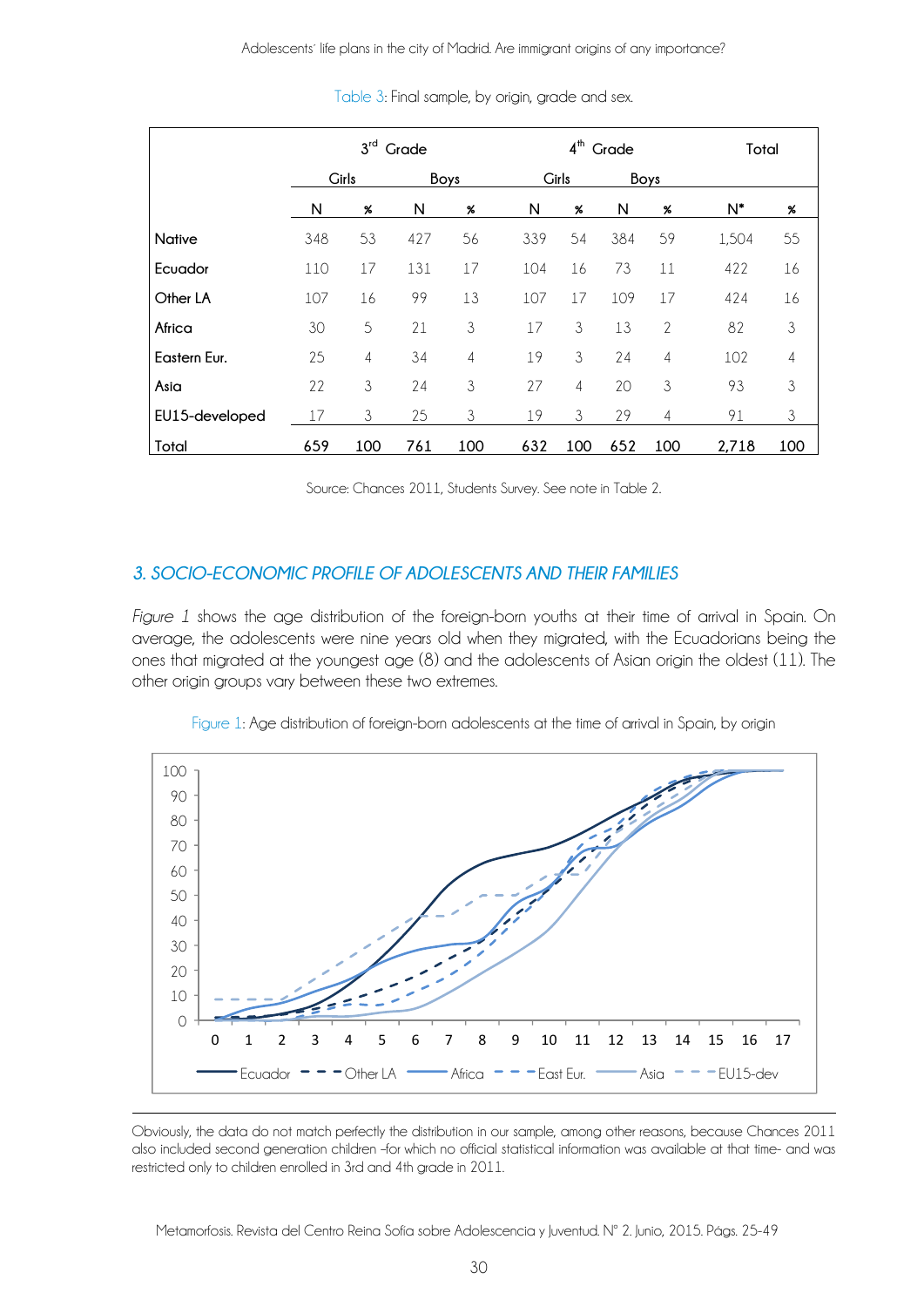#### Source: Chances 2011, Students Survey.

Obviously, not all of them arrived in Spain with their parents. In fact, 53% of the students of immigrant origin said they had spent more than two months separated from their mother or their father at some point: and in most cases -64%- the reason for that separation was related to their international migration to Spain. In the case of their non-immigrant classmates, the incidence of long separations from parents was much lower (only 16% of total), and the main reason was related to trips in the summer holidays (67%), and to parents' separation or divorce (20%, versus only 6% among the immiarants).

However, many of these parent-child separations related to migration ended at some point after their arrival in Spain because of family reunification processes that, as we mentioned in the Introduction, are known to have been extremely rapid in the Spanish case. As can be seen in *Figure 2*, at the time of the survey (2011) adolescents of immigrant origin were still more often separated from their mothers (6%) and especially from their fathers (30%) than those with a full Spanish background (mothers 4%, fathers 16%). Also, among those adolescents who do have siblings, those of immigrant origin live less often in the same household with their brothers and sisters<sup>8</sup>.



Figure 2: Household structure of adolescents at the time of the survey, by migrant status

Source: Chances 2011, Students Survey.

The average size of the households where our immigrant origin students live is larger than that of their non-immigrant counterparts (3.5 versus 2.9 people), which is mainly related to the higher number of children in immigrant families (2.8) than in non-immigrant ones (2.1).

This is not the only difference between households of immigrant and non-immigrant youths in our sample concerning their socio-economic status and living conditions. While 93% of non-immigrant children live in flats or houses owned by their parents, this percentage reaches only 43% among those of immigrant origin. In addition, 45% of immigrant origin students reported that they share their bedroom with someone else, versus only 22% among their classmates with full Spanish background.

<sup>&</sup>lt;sup>8</sup> The average number of siblings, including the respondent him- or herself, is two for adolescents of non-immigrant origin, and also for those with origin in Eastern Europe and other EU15/developed countries; in contrast, Ecuadorian families in the sample had, on average, 3 children and those of African origin 3.5. These variations in the number of children reflect well known fertility differentials among first generation immigrant women from different origin groups in Spain (Roig and Castro Martín, 2007: Castro Martín and Rosero-Bixby, 2011).

Metamorfosis. Revista del Centro Reina Sofía sobre Adolescencia y Juventud. Nº 2. Junio, 2015. Págs. 25-49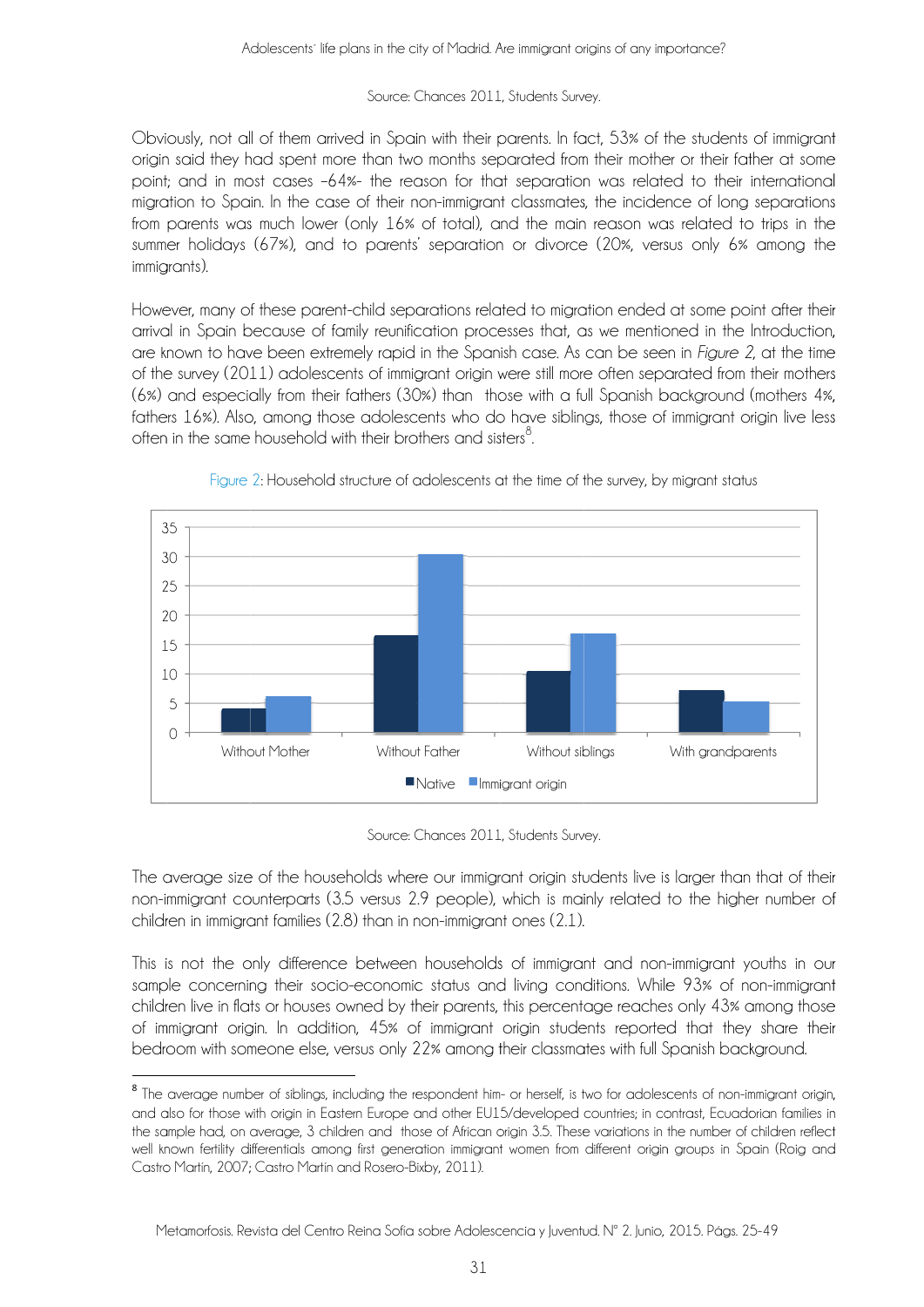

Figure 3: Adolescents' perceptions on their parents' satisfaction with living in Madrid.

Source: Chances 2011, Students Survey.

The adolescents were also asked if they thought that their father and mother were satisfied with their life in Madrid and, if not, why. This more subjective measure of wellbeing from the perspective of the children shows interesting variations between natives and immigrants. There are only very small differences between the perceived level of satisfaction of fathers and mothers when compared within the same origin group. However, much larger differences emerge when the comparison is between natives and immigrants. Both boys and girls of immigrant origin think that their parents are much less satisfied with their lives in Madrid compared to their native counterparts. For girls, the difference between natives and immigrants is about 20% points, for boys only 10% points. According to the adolescents, the most common reason for being dissatisfied with life in Madrid was the bad economic situation or, more specifically, their parents' labour situation. These types of motives were mentioned by the adolescents for 55% of their fathers and for 47% of their mothers among the students with an immigrant background; while the corresponding percentages among students of non-immigrant origin were 29% and 22%, respectively. In fact, these responses about the motives of parents' dissatisfaction in Madrid are consistent with their unemployment levels reported also by the students: 27% of the students of immigrant background responded that their father was unemployed at the time of the survey (first half of 2011), while the corresponding percentage among the students with full Spanish background was only 13%<sup>9</sup>. And the observed gender differential in the adolescents' perceptions about their parents' satisfaction with life in Madrid is also consistent with a somewhat more fearful view of girls of immigrant origin concerning different aspects of their current and future life, as we will show in the following sections.

<sup>&</sup>lt;sup>9</sup> These percentages should be taken with caution since they derive from responses given by the students who, in a nonnegligible number of cases, did not know to respond in a consistent manner to the two related questions (current occupation of your father if he is currently employed, last occupation of your father if he is currently unemployed). However, according to the LFS estimations for the last quarter of 2011, foreigners' unemployment rate in the region of Madrid was 29%, versus only 19% among non-foreigners. Data for the municipality are not available, but both rates are expected to be somewhat lower in this case (Consejería de Educación y Empleo, 2012b).

Metamorfosis. Revista del Centro Reina Sofía sobre Adolescencia y Juventud. Nº 2. Junio, 2015. Págs. 25-49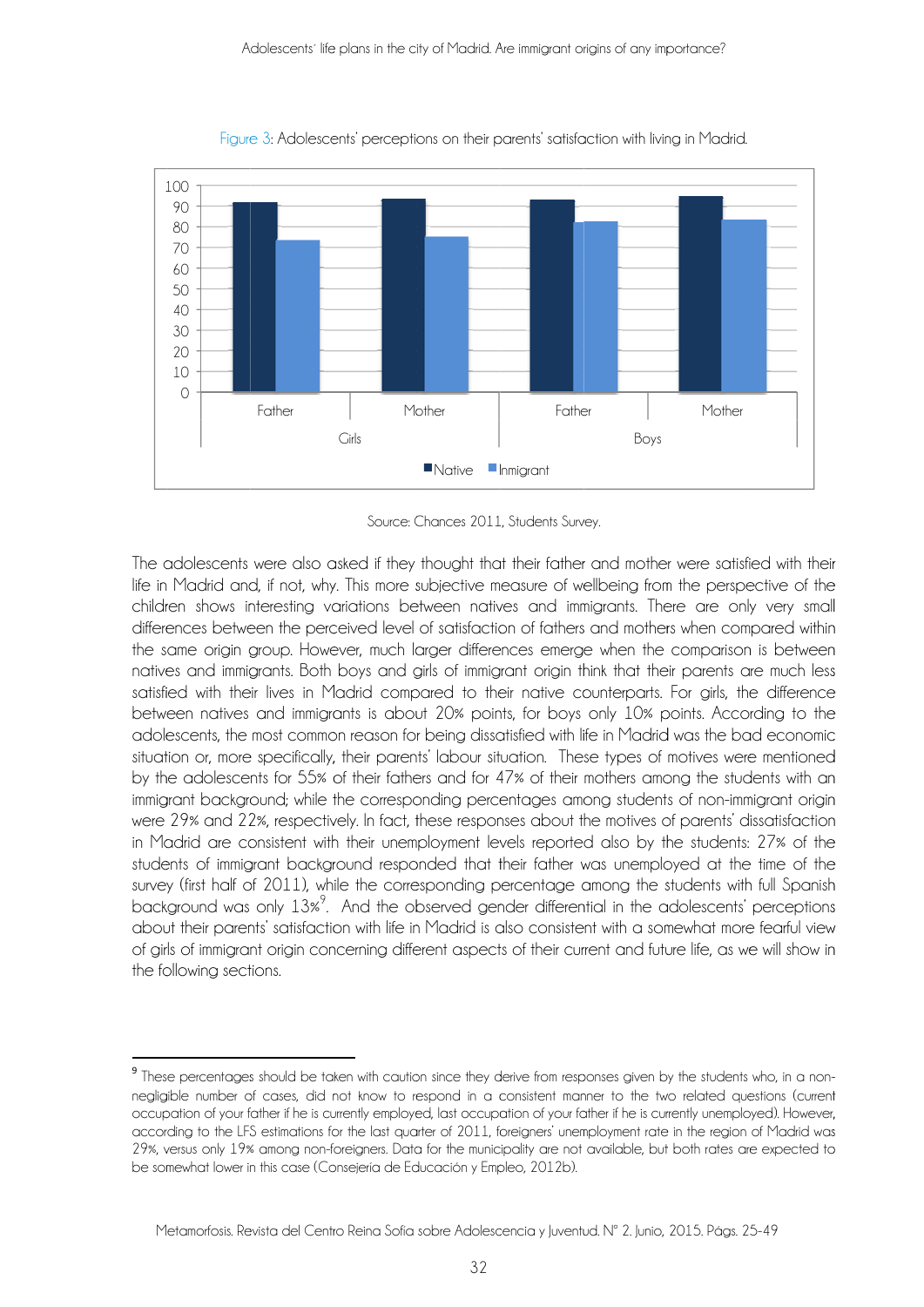### *4. PREFERENCES AND EXPECTATIONS FOR THEIR EDUCATIONAL AND PROFESSIONAL CAREERS*

Previous studies about the educational performance of immigrant students in countries like the US have systematically found more ambitious expectations among these students than among the native majority (Kao & Tienda, 1995, 1998), after controlling for their socio-economic status and previous academic performance. In other words, according to previous research, immigrant students tend to have higher educational expectations than comparable natives. Several explanations have been suggested for this fact: 1) the positive selection of migration flows; 2) the existence of aspirational cultures in some immigrant minorities; and 3) a lack of knowledge among immigrant families about the costs and potential barriers to continue in education within the school system in their countries of immiaration.

With regard to the first explanation, prior research has shown that immigrants are not representative samples of their countries' of origin populations, but they are (self-) selected samples, usually more ambitious and goal oriented than native parents (Feliciano, 2005, 2006; Massey et al., 1993). Given that parents are key actors in their children's socialization process, immigrant parents manage to transmit these high educational expectations to their offspring (Haller and Portes, 1973; Sewell et al., 1969; Sewell and Hauser, 1993). Second, the aspirational cultures hypothesis has been particularly popular among American scholars to explain the upward social mobility of the so-called 'model' minorities, such as the Jews, Chinese or Japanese in the US (Vermeulen, 2000). In these explanations, the positive educational or labour market outcomes of these minorities are attributed to certain values -i.e. strong work ethic- that are interpreted as culture. However, this approach has been criticized for implicitly assuming that the specific traits observed for some immigrant minorities are representative of the culture of their countries of origin or of their ethnic group as a whole, particularly because we already know that migrants are not representative samples of their countries' of origin population. Finally, the high expectations of immigrant families have also been interpreted as an indicator of their lack of information regarding the requirements needed and the cost of accessing and staying in higher education in the host country (Kao and Tienda, 1995, 1998). In this case, their expectations would be regarded as unrealistic due to their misinformation or lack thereof.

As we mentioned in previous sections, a crucial advantage of Chances 2011 compared to other existing surveys is that it has an immigrant and a *native sample*, thus allowing for systematic comparisons between both groups of adolescents. As may be seen in *Table 4*, the percentage of immigrant students considering education to be the most important factor to be successful in Spain is higher than that of natives (93% vs. 88%, respectively). Moreover, immigrant adolescents also tend, on average, to rank education higher than religion, money, leisure and job stability.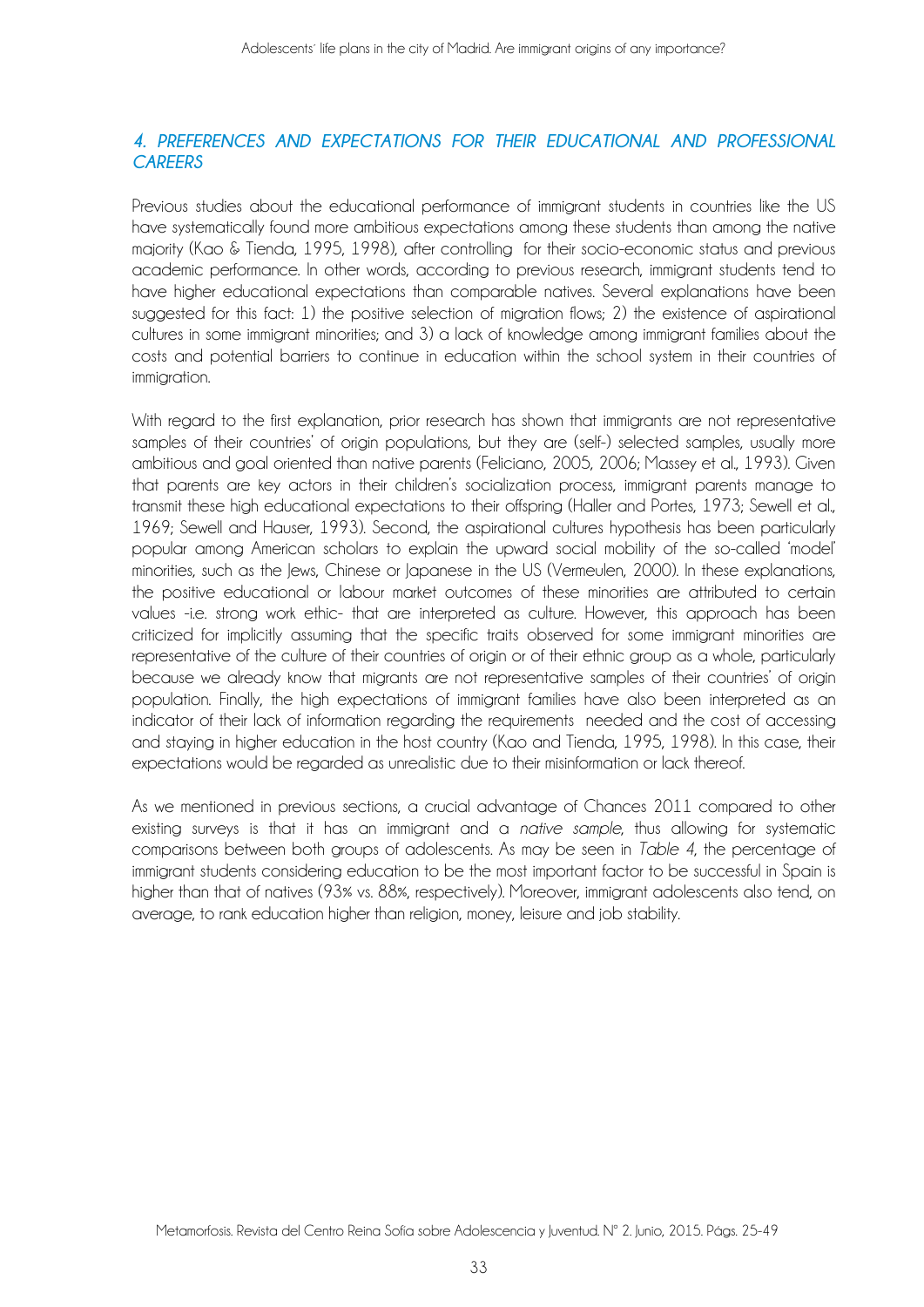|                                                                                           | Natives | Immigrants |
|-------------------------------------------------------------------------------------------|---------|------------|
| 'Education is the most important thing to be successful'<br>(% agreement)                 | 88.3    | 93.4       |
| Average importance of education (1-5)                                                     | 18      | 17         |
| Education is ranked first (compared to religion, money,<br>leisure and job stability) (%) | 591     | 622        |
|                                                                                           |         |            |

#### Table 4: Importance of education<sup>10</sup>

Source: Chances 2011, Students Survey. Cells in bold indicate difference with comparable non-immigrants is statistically sianificant.

Immigrant and native adolescents are also enquired about their aspirations and expectations of going to post-compulsory secondary education (*Bachillerato*) and to university. In this respect, we follow the conceptual distinction between expectations and aspirations that is prevalent in the literature (Hanson, 1994, Beal & Crockett, 2010). Expectations are defined as realistic beliefs or probabilistic judgements about the future, i.e. what individuals think is more likely to happen; in contrast, aspirations have an idealistic and affective component that is absent in expectations and are defined as desires or personal preferences that individuals hold about their future.

Table 5: Desire and probability of going to post-compulsory secondary education (PCE) and to the university (0-10 scale), by immigrant origin

|                          |            | Mean<br>$(0-10 \text{ scale})$ |                            |                   | Mean<br>$(0-10 \text{ scale})$ |
|--------------------------|------------|--------------------------------|----------------------------|-------------------|--------------------------------|
| Desire to go to PCE      | Natives    |                                | Desire to go to university | Natives           |                                |
| $(\text{asp.})$          | Immigrants | 7.5                            | (asp.)                     | <i>Immigrants</i> |                                |
| Probability of going PCE | Natives    |                                | Probability of going to    | Natives           |                                |
| (exp.)                   | Immigrants | 6.4                            | university (exp.)          | <i>Immigrants</i> | 5.2                            |

Source: Chances 2011, Students Survey. Cells in bold indicate difference with comparable non-immigrants is statistically significant.

Educational aspirations are usually higher than expectations, as the latter have a realistic component that is absent in the former. In addition, girls report on average significantly higher aspirations and expectations than boys (Wood, Kaplan & McLoyd, 2007; Rampino & Taylor, 2013). Both patterns are also confirmed for both immigrant and native groups in our study, as can be seen in Table 5. However, gross differences reveal that natives and immigrants do not differ in their aspirations or desires to go to post-compulsory education, and to university. Moreover, the chances of doing so estimated by immigrant students are significantly lower than those estimated by natives. At first sight, the results shown in Table 5 may seem inconsistent with the previous findings in other contexts that we mentioned at the beginning of this section; however, it is important to remember that here we have not controlled yet the two basic characteristics –socio-economic background and previous school

 $10$  Students first had to choose the statement that best represents their beliefs:

<sup>-</sup> Education is the most important thing to be successful in Spain

<sup>-</sup> Education is not that important

And later in the questionnaire, they are required to order the following things from the most to the least important (1 to 5): religion, money, education, leisure, and job stability.

Two indicators have been constructed with this information: 1) the percentage of students that consider education to be the most important thing among the five options; and 2) the average position of education  $(1<sup>st</sup>$  to  $5<sup>th</sup>)$ .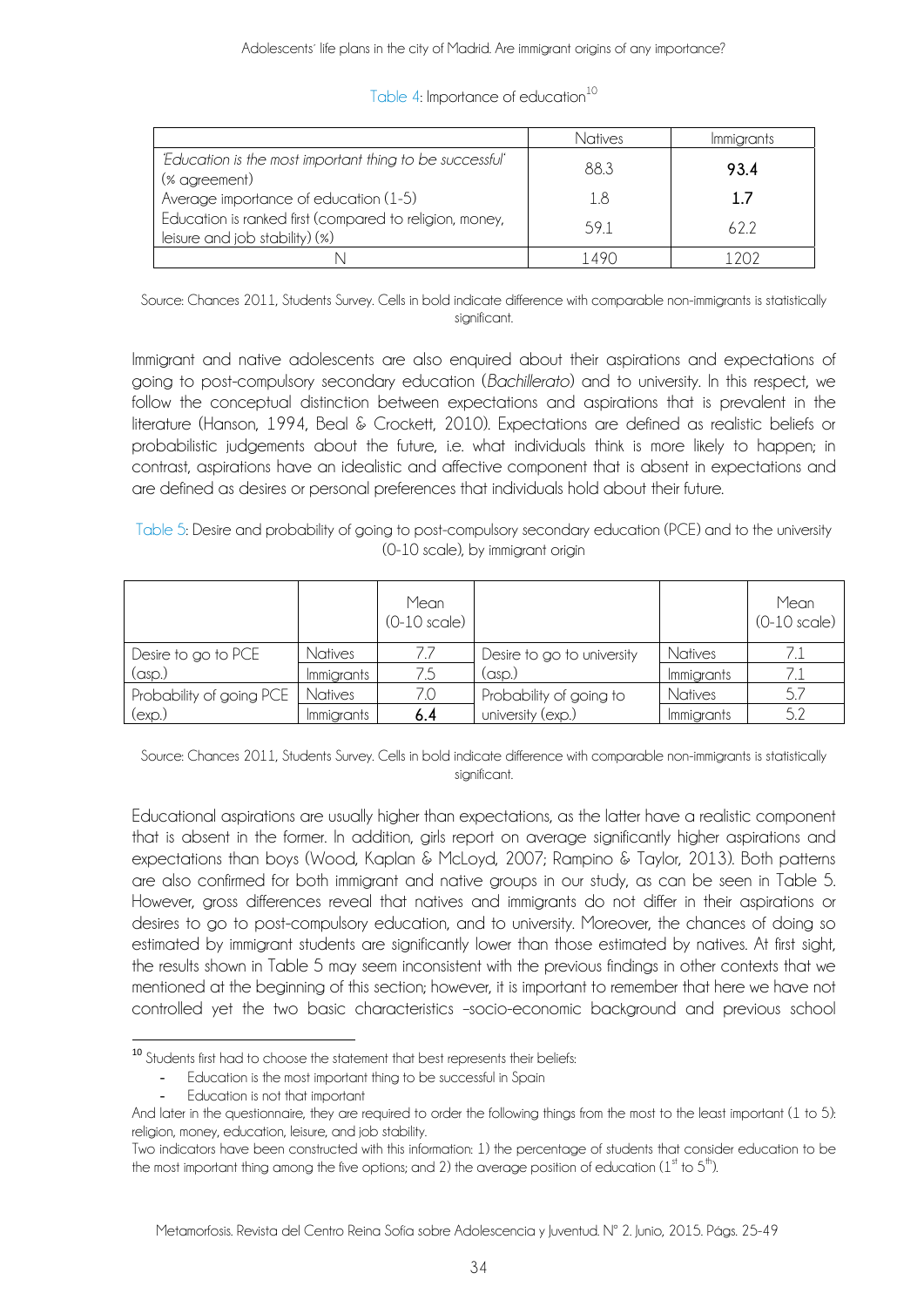performance-, as the aforementioned studies did. In fact, controlling only grade retention among the students included in our sample, results change considerably (see below).

Immigrant students who would like to go to post-compulsory education reported a higher level of indecision (i.e. answering 'don't know') regarding the specific field of study to pursue in that stage compared to those with full Spanish background (27 versus 18%). However, the percentage of adolescents that still do not have a preference for a specific university degree is similar for both groups (23%). In other words, students of immigrant origin report more indecision than their nonimmigrant classmates regarding their immediate school transitions, but not with regard to those occurring in a more distant future.

Among those who stated a clear preference for going to post-compulsory education, there are not very large differences in terms of the specific field of studies they prefer, with the only exception that adolescents of immigrant origin show a lower inclination for artistic studies than natives (5 versus 9%), as can be seen in Figure 4. However, this differential is fully driven by girls (not shown here, available upon request).



Figure 4: Preferences for field of study in post-compulsory secondary education, by immigrant origin

Source: Chances 2011, Students Survey.

As regards the university level, native students mention degrees in Sciences and Education more frequently than immigrants, while the latter tend to choose Health Sciences degrees and Architecture more often (Figure 5), although part of these differentials are also related to gender. Immigrant girls are less likely than boys to mention Science dearees, and much more likely to show predilection for a degree in the field of Humanities and Social Sciences, and immigrant boys choose Architecture more frequently than girls; but none of these gender differences are present among natives (not shown here, available upon request).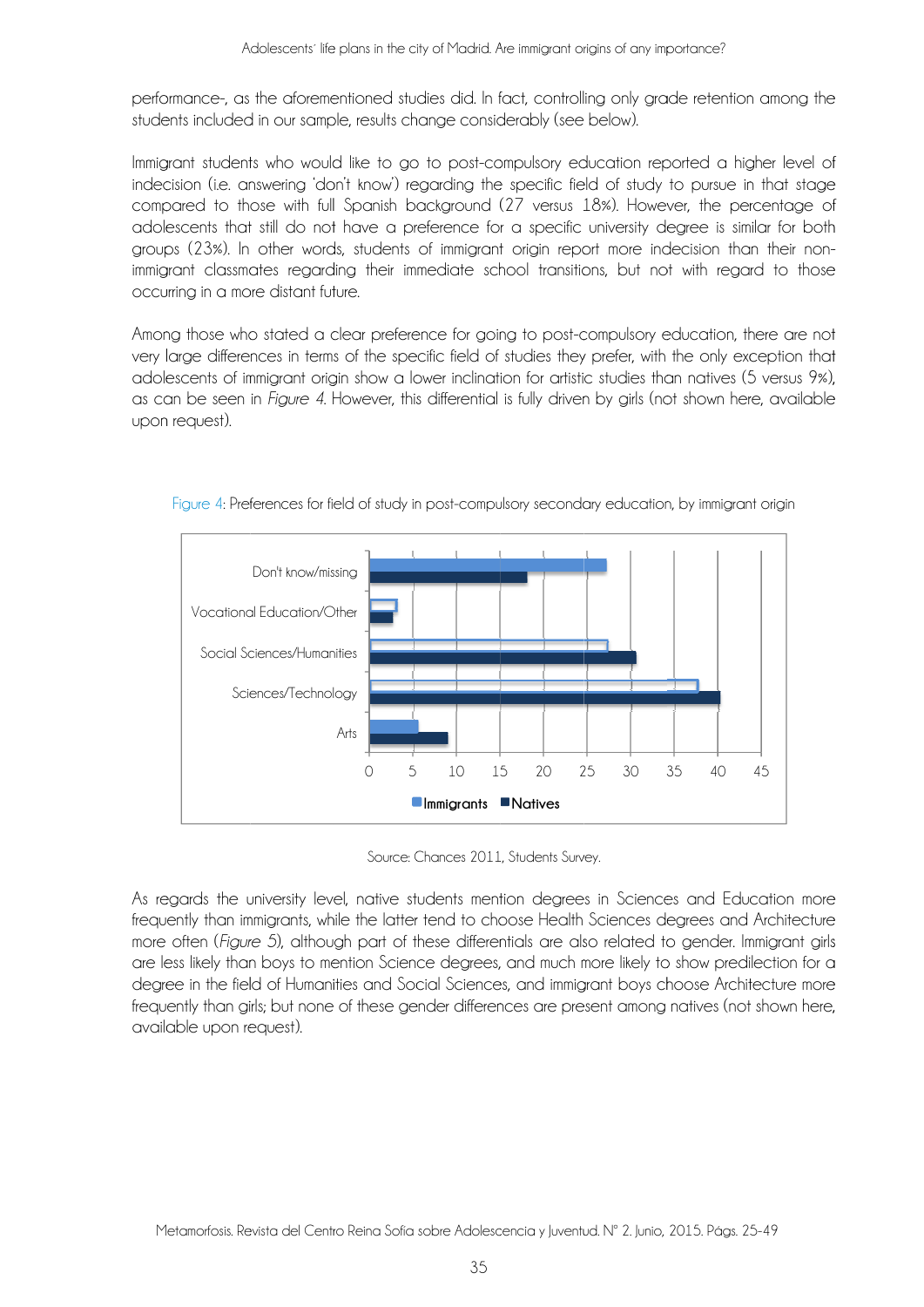

Figure 5: Preferences for fields of study in university education, by immigrant origin

Source: Chances 2011, Students Survey.

When students are enquired about the level of education that they think they will achieve in the future, those of immigrant origin report lower expectations than natives (Figure 6). The percentages of immigrants saying that they expect to finish a Bachelor's degree (38%) or a Master's degree (10%) are significantly lower than those of natives, among which 44% expect to finish a BA and 14% expect to finish an MA. These differentials do not seem to vary by gender, since both immigrant boys and girls have lower expectations than natives of the same gender.



Figure 6: Highest level of education that students expect to achieve in the future, by immigrant origin

Source: Chances 2011, Students Survey.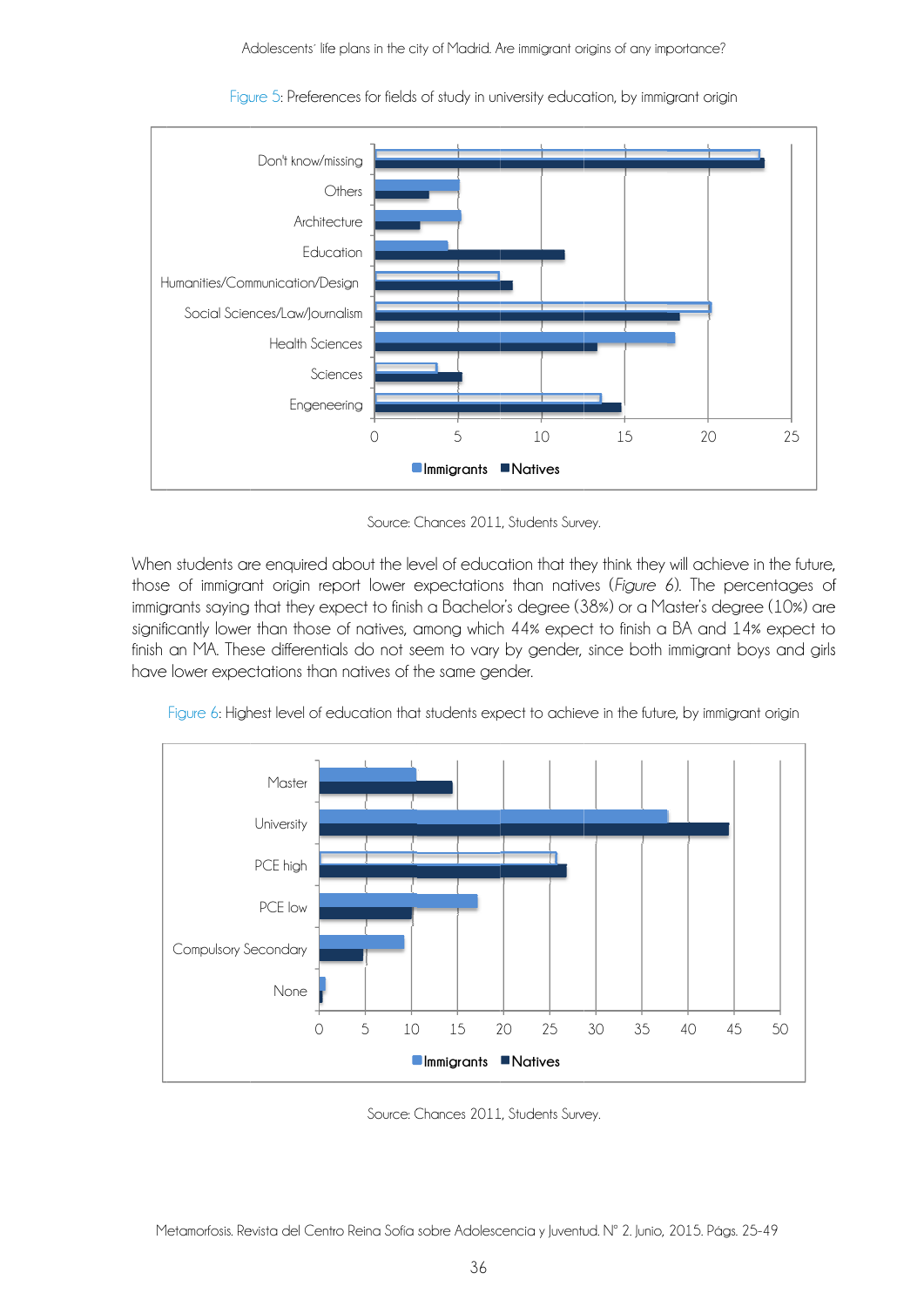Immigrants' lower expectations could be related to their previous academic performance and how they evaluate it. In fact, adolescents of immigrant origin in our sample experienced grade retention (had to repeat a school year) at some point during their school career in a significantly higher proportion than those of non-immigrant origin: while one third of the natives reported to have repeated a school year at least once (31% of the girls and 36% of the boys)<sup>11</sup>, more than half of the students of immigrant origin did so  $(55%)^{12}$ . Accordingly, when students of immigrant origin report lower educational expectations they might be just anticipating the potential effects of their lower academic performance. However, it is also possible that immigrants' higher grade retention only reflects the temporary disruptive effect of international migration; if this is the case, students of immigrant origin are expected to catch up with their non-immigrant classmates shortly after arrival, once the initial migration-shock is over, and previous performance should be less relevant in explaining their lower expectations concerning their future academic career.

In other words, it is difficult to advance how previous performance will affect adolescents' expectations and actual results. We have explored this a bit further in *Table 6* and *Figures 7 to 10*. As *Table 6* shows, the percentage of grade retention among students who assessed their previous performance as not enough to go to university, hardly differed by immigrant/non-immigrant origin; in contrast, among those who assessed their performance as 'enough', the percentage of repeaters was 46 among students of immigrant origin compared to only 16 for the non-immigrant ones.

| Self-evaluation of current performance |                   | Grade retention (%) |
|----------------------------------------|-------------------|---------------------|
|                                        | Natives           | 63.4                |
| Not enough to go to university         | <i>Immigrants</i> | 66.3                |
|                                        | Natives           | 16.0                |
| <b>Enough</b> to go to university      | Immigrants        | 46.4                |
|                                        | Natives           | 33.7                |
| Not sure if enough to go to university | Immigrants        | 54.6                |

Table 6: Percentage of students experiencing grade retention at least once, by academic performance and immigrant origin

Source: Chances 2011, Students Survey. Cells in bold indicate difference with comparable non-immigrants is statistically sianificant

Similarly, students of immigrant origin report higher expectations of going to University than natives even when they evaluate negatively their previous academic performance (36% versus 13%, respectively). *Figures 7 to 10* provide further evidence about the more optimistic views of immigrant repeaters compared to their native counterparts, by plotting the predicted probability of the students' expectations of their likelihood of going to university (in a scale from 0 to 10) and of attaining a BA/MA degree. As seen in *Figures 7 and 8*, immigrant repeaters are significantly more optimistic than their native counterparts; the differences in the expectations to achieve a BA/MA degree also reproduce the same pattern, although the difference between immigrants and natives is not statistically significant in this case (confidence intervals overlap in *Figure 10*).

<sup>11</sup> According to PISA2012, 33% of the students in Spain had repeated at least once before the age of 15 (OECD, 2014).

<sup>&</sup>lt;sup>12</sup> Moreover, having spent part of childhood in a different country is also associated with lower attendance to pre-school institutions, which is also expected to negatively affect their future academic performance. Pre-school attendance was especially low among those of Asian and Ecuadorian origin (44% and 51%, respectively), but not for those born in Eastern European countries, who displayed the highest pre-school attendance reported (76%), versus almost 60% among nonimmigrant children.

Metamorfosis. Revista del Centro Reina Sofía sobre Adolescencia y Juventud. Nº 2. Junio, 2015. Págs. 25-49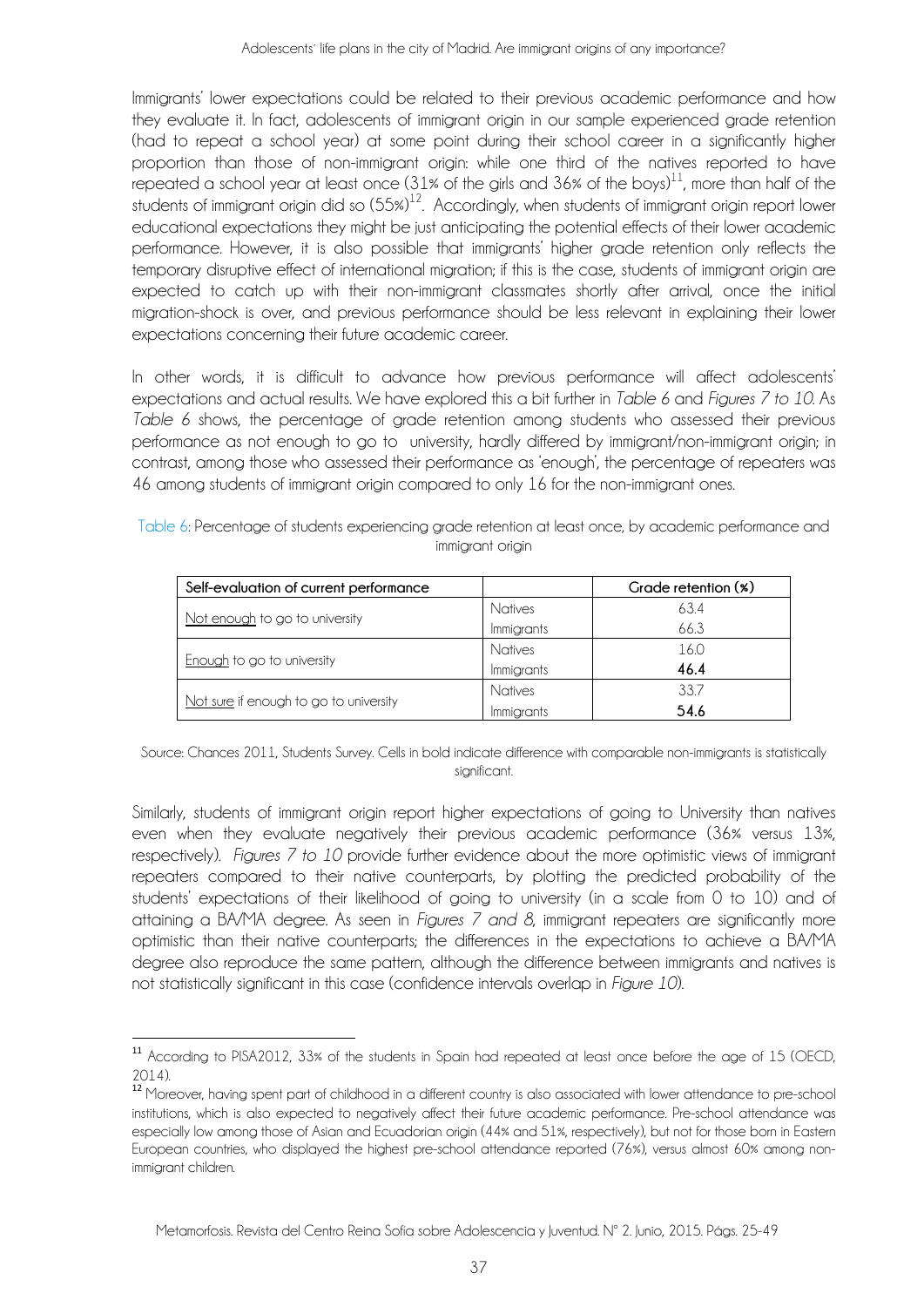

Figure 7. Predicted probability of going to university (0-10), by grade retention and immigrant origin



*Figure 8. Predicted probability of going to university (0-10), by subjective evaluation of academic performance and immigrant origin* 



Source: Chances 2011, Students Survey.



Figure 9. Predicted expectation of achieving BA/MA, by grade retention and immigrant origin

Source: Chances 2011, Students Survey.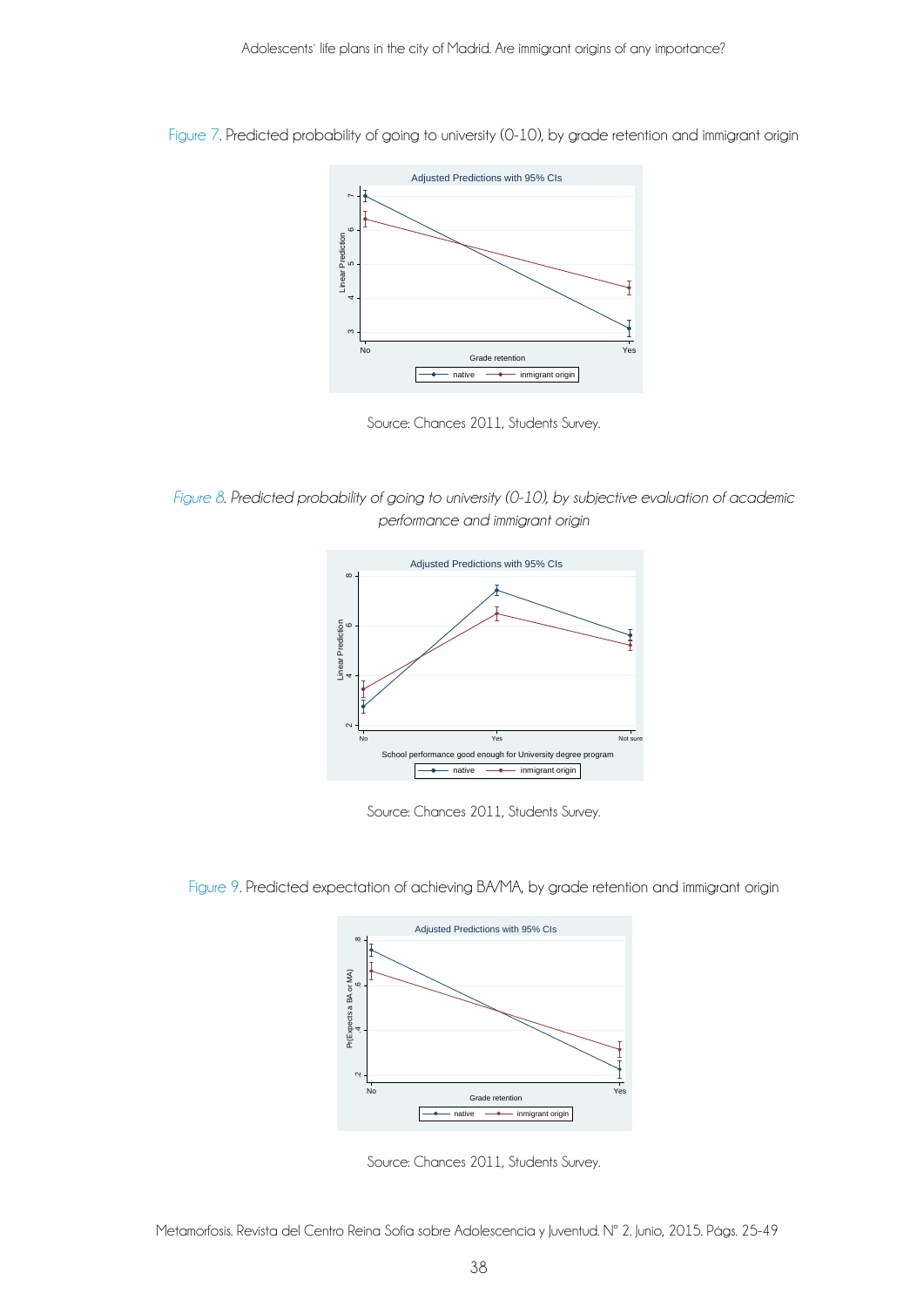Figure 10. Predicted expectation of achieving BA/MA, by grade retention and immigrant origin



Source: Chances 2011, Students Survey

It is thus obvious that, for some reason, immigrant students do not evaluate grade retention the same way as their non-immigrant classmates, but attribute to their bad previous performance less dramatic consequences for their future academic trajectories. In the following sections we will explore to what extent such immigrant optimism also appears in other life domains such as living and partnership arrangements, fertility, residential choices, etc.

## *5. PREFERENCES AND EXPECTATIONS FOR THEIR FUTURE FAMILY LIFE*

Living with their partners without getting married was the response most frequently chosen by nonimmigrant origin students when they were asked about the way they wished to live once they left their parental home (more than 40% of total). In contrast, among the 1.5 generation students 'living alone', 'living with friends' and 'living with partner without getting married' were equally frequent responses (approximately 27% each). The difference between immigrant students and their non-immigrant counterparts is especially large among those who answered that they wanted to live alone (28 versus 16%, respectively) and to live with their partner without getting married (27 versus 43%, respectively). As can be seen, members of the second generation are not very different from the 1.5 in this regard. However, this fact should not be immediately interpreted as a lack of convergence over generations, since the composition by origin in second generation and 1.5 is not equivalent, with adolescents of Moroccan origin being overrepresented among the former in comparison to the latter due to the longer history of migration of this group to Spain (see more below).



Figure 11. "How would you like to leave your parents' house?"

Source: Chances 2011, Students Survey.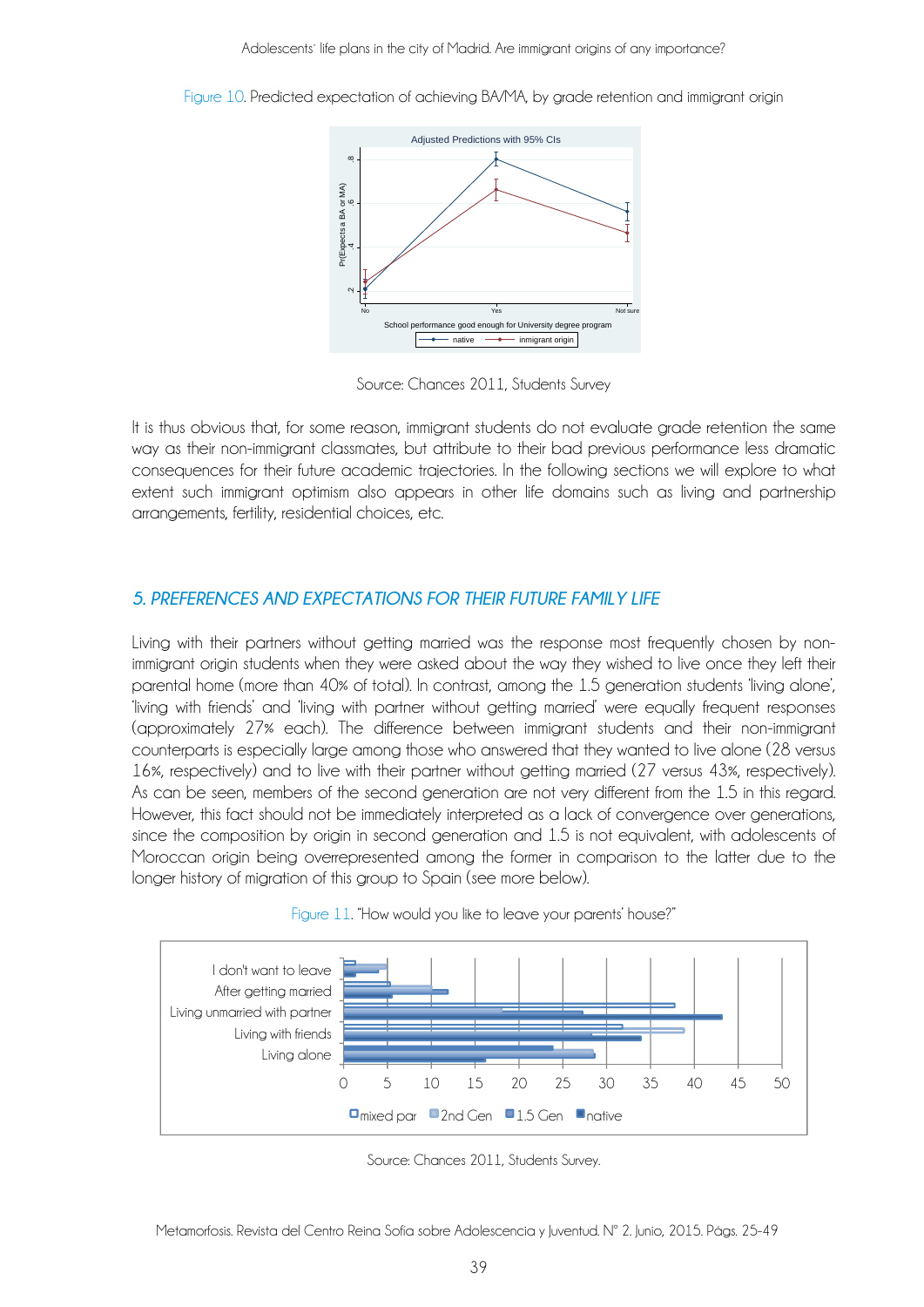In contrast to their educational expectations, students of immigrant origin seem to be a little less optimistic than their non-immigrant counterparts concerning their actual possibilities to leave the parental home the way they wish: 84% of non-immigrant students believe they will be able to live as they want to when they leave their parents' house, while only 80% of 1.5 generation youths think so, and 77% of second generation adolescents. Both differences are statistically significant, whereas there is no relevant difference with children of mixed couples. Living alone and living with friends are the choices which they expect will lead them to face more constraints in reality; these constraints were perceived to relate mainly to economic reasons among non-immigrant students, and mostly to emotional reasons and parental opposition among the immigrant ones. These differences are largely due to the higher levels of anticipated frustration reported by girls of immigrant origin when their first preference was to live with friends, or not to leave the parental home at all.





Source: Chances 2011, Students Survey.

Although only 49% of non-immigrants and 37% of immigrant origin youths wanted to live with their partners (married or not) right after leaving the parental home, most adolescents in both groups said they wished to live with a partner at some point in their future life. Less than 5% of students reported that they did not wish to either marry or cohabitate with a partner ever in their life. Cohabitation seems to enjoy a high degree of acceptance for both immigrant and non-immigrant students, mostly as a transitory stage towards marriage. In fact, only 11% of non-immigrant students said they only wanted to cohabitate without ever marrying in the future, with similar percentages for the rest of the groups and non-significant differences. In contrast, both 1.5 and 2nd generation adolescents remain more likely to wish direct marriage (approximately 25% of total, versus 16% among non-immigrants) instead of cohabitating first, and marrying later on.

Interestingly, there is no significant difference between the expectations of immigrant and nonimmigrant origin students concerning their perceived possibilities to live according to their partnership arrangements' preferences. The overall level of anticipated frustration in this domain (percentage of individuals who do not expect to be able to live as they wish) is 36% among those who prefer direct marriage, 28% among those who prefer cohabitation as a transitory period eventually leading to marriage, and 15% among those who only want to cohabit. Variations by immigrant status oscillate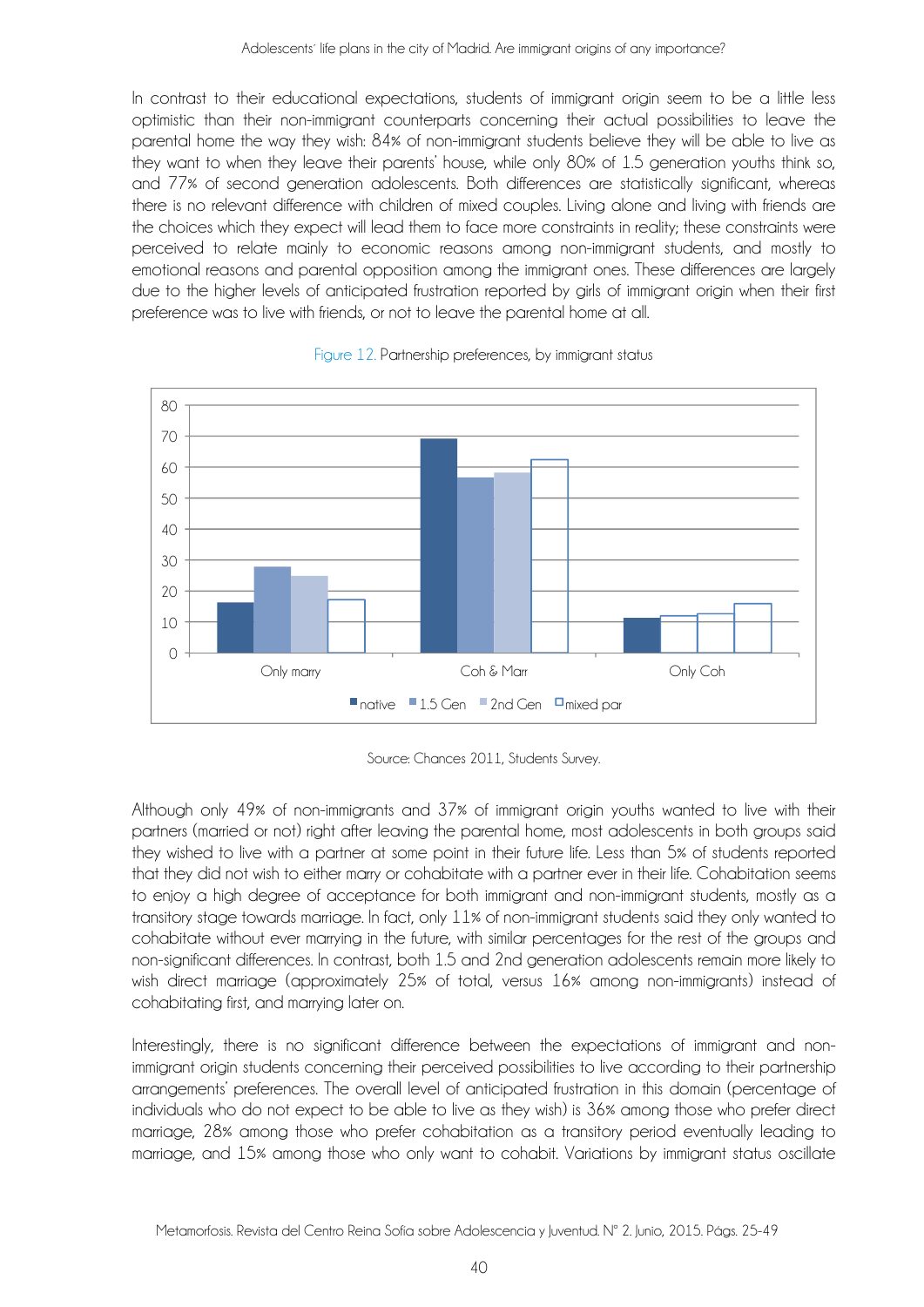one or two percentage points and, as we said, are never statistically significant, not even if we control for sex.



Figure X. Expected age at first child, by sex and immigrant status

Overall, almost everybody in our sample wants and expects to have children in the future, with a very small but significant difference in favour of adolescents of native origin (94.4% versus 92.5%). Moreover, concerning the total number of children our adolescents would like to have in the future, there are no significant differences by origin, with the exception of the 1.5 generation boys, who want to have fewer children than their native counterparts (1.8 children versus 1.9, respectively). By gender, girls systematically wish and expect to have more children than their male counterparts, with the only exception of adolescents with mixed parents. In any case, the mismatch between wishes and expectations regarding the number of children is huge for all the adolescents: 90% do not expect to realize their wishes (they expect to have on average one child less than the number they desire). No significant differences by origin appear, only by gender within each origin group.

Regarding the age at first birth, which is likely to ultimately affect total fertility –higher the earlier first birth occurs-, boys expect to have their first child at older ages than their female counterparts, and adolescents of immigrant origin expect to have it earlier than their native classmates (age differential is 1.8 years between native and 1.5 generation girls, and 1.7 between boys). Interestingly, second generation girls seem to adapt to the prevalent pattern of the host society with a slightly higher expected age at first birth than the 1.5 generation, while for the boys there is no difference. On average, 36% of the adolescents anticipated not being able to have their children at their preferred age. This anticipated frustration of their wishes is significantly higher among immigrants, especially among girls (10 percentage points higher), who anticipate having their children at a younger age than they wish, whereas girls of native origin anticipate exactly the opposite.

Thus, adolescents of immigrant origin (mainly girls) are slightly more pessimistic than their non-immigrant classmates when they evaluate their actual probability of leaving their parents' home the way they wish; in contrast, they are neither more nor less optimistic than non-immigrants when asked about their perceived possibilities of having the preferred partnership arrangements for their future life, or the total number of children they will have in relation to their fertility preferences. However, concerning age at first birth differences are significant and relatively large among girls, who expect postponed maternity if they are of native origin and a little too premature motherhood if they are of immigrant origin.

Source: Chances 2011, Students Survey.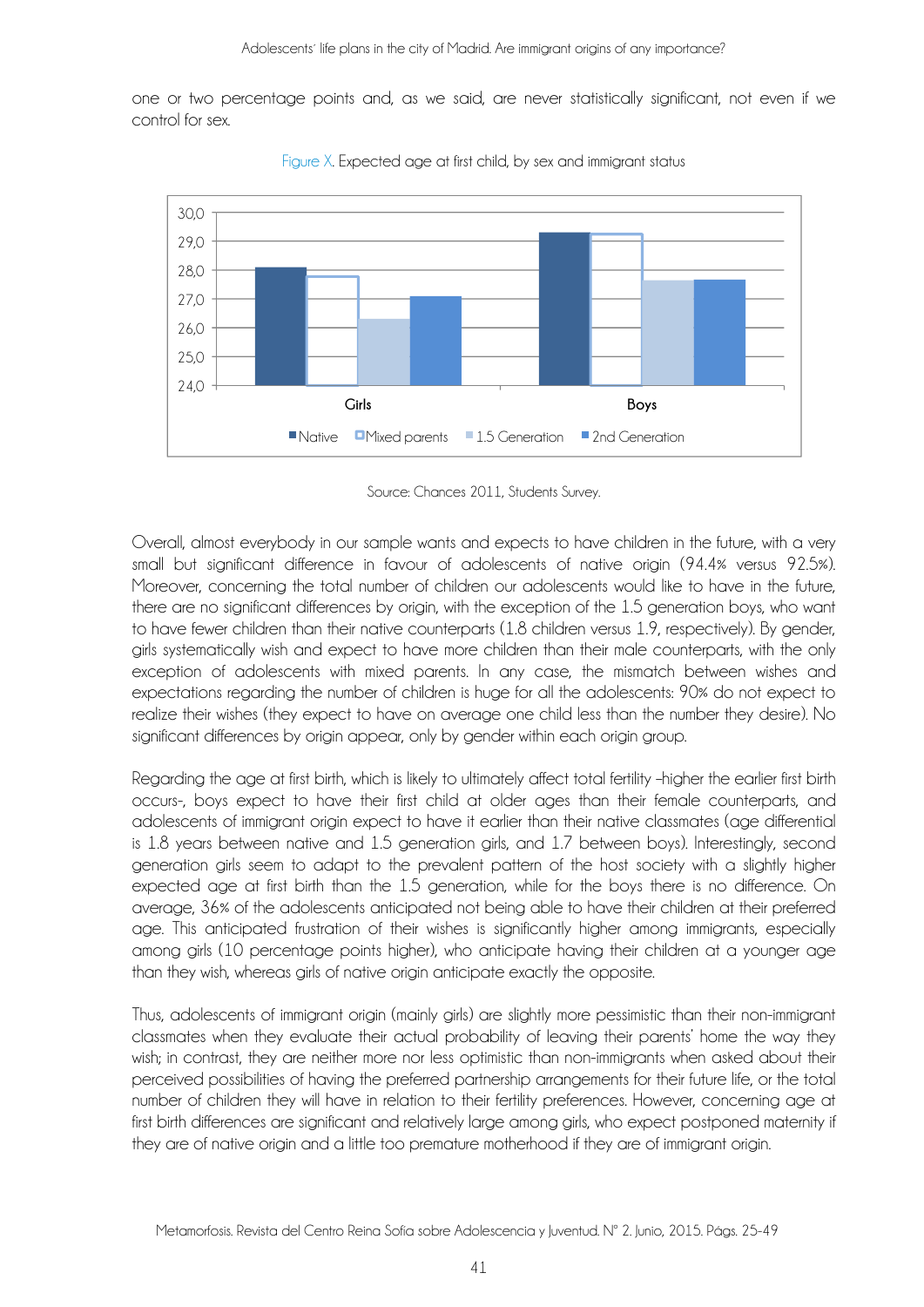In sum, we do not detect a systematic pattern of immigrant optimism (or lack of it): they seem to be more optimistic than non-immigrants with regard to their academic careers, less optimistic concerning their most immediate transition into adulthood (i.e. way of leaving the parental home) and nondifferent with regard to their future partnership arrangements. One possible explanation for all these differences is differential parental influence for immigrant and non-immigrant children. In fact, our preliminary results on the causes underlying educational immigrants' optimism strongly support this explanation (Cebolla-Boado et al., 2014).

# *6. TIME-USE AND INTERGENERATIONAL RELATIONSHIPS*

As can be seen in *Figure 13*, male students of immigrant and non-immigrant origin are not very different in terms of the activities they participate in during weekdays. The only significant difference relates to 'home tasks', to which immigrant boys devote more time than their non-immigrant classmates (five versus three hours in total during the five days of the week, respectively). At weekends, in contrast, immigrant origin students reported to spend less time both reading and doing homework, but also fewer hours in the streets with their friends.



Figure 13. Time use by male students, by immigrant origin and week/weekend days.

Source: Chances 2011, Students Survey.

Differences are much larger among girls, as can be seen in *Figure 13*. During weekdays, immigrant origin girls spend more time doing home tasks and watching TV or playing video games than their non-immigrant counterparts; in turn, they spend less time playing sports, reading, chatting and in the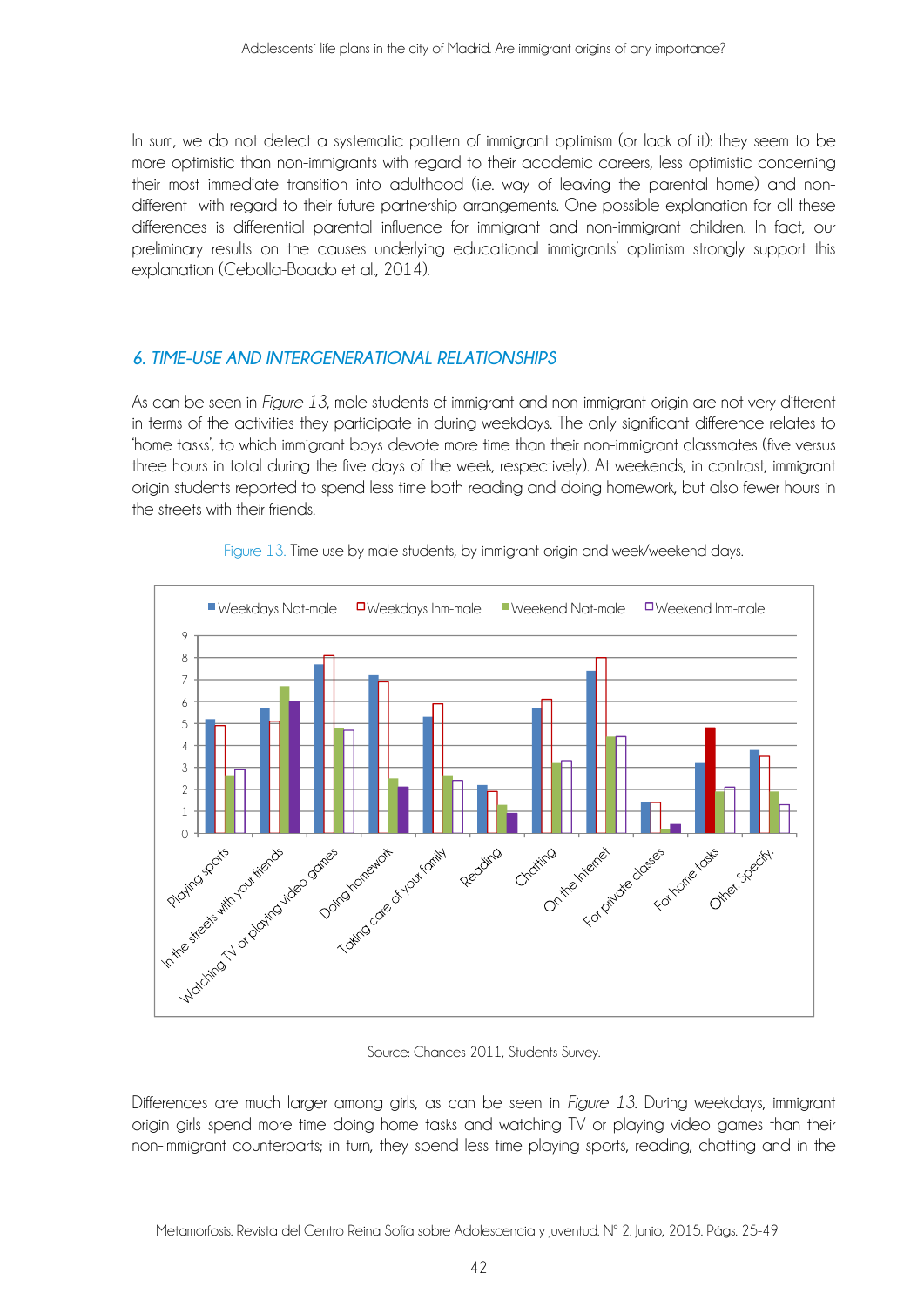streets with their friends. During the weekends, they reproduce the same differential pattern as of the weekdays but, in addition, devote almost one hour less to do their homework than their female nonimmigrant classmates.



Figure 14. Time use by female students, by immigrant origin and week/weekend days.

Source: Chances 2011, Students Survey.

According to these results, the much-extended idea that immigrant children spend more time in the streets because of a lack of parental surveillance does not seem to be accurate. However, when adolescents were asked about how often they do activities with their parents, clear differences emerged: on average, immigrant origin students systematically spend less time doing activities jointly with their parents, both boys and girls, and with both their mother and father, according to their own responses. Interestingly, doing homework and visiting relatives with their mother is the only category for which there are no significant differences between immigrant and non-immigrant students; in contrast, immigrant origin students systematically report less time doing these two activities with their fathers.

|                          | Mother |        | Father |        | Mother  |         | Father  |         |
|--------------------------|--------|--------|--------|--------|---------|---------|---------|---------|
|                          | Nat-   | $lmm-$ | Nat-   | $lmm-$ | Nat-fem | Imm-fem | Nat-fem | lmm-fem |
|                          | male   | male   | male   | male   |         |         |         |         |
| Lunch or dinner together | 8.4    | 7.9    | 5.6    | 5.3    | 8.4     | 7.9     | 6.2     | 5.9     |
| Going on holidays        | 7.4    | 6.5    | 5.6    | 4.5    | 7.1     | 6.1     | 5.5     | 4.7     |
| Going shopping           | 8.6    | 7.0    | 2.0    | 1.9    | 8.8     | 6.9     | 2.0     | 2.0     |
| Watching TV              | 8.3    | 6.1    | 1.8    | 1.6    | 8.3     | 5.8     | 1.6     | 1.5     |
| Doing homework           | 5.8    | 5.9    | 7.5    | 5.9    | 7.3     | 7.1     | 7.5     | 6.0     |
| Visiting relatives       | 4.3    | 4.3    | 7.2    | 5.1    | 4.0     | 3.9     | 7.0     | 4.8     |

Table 7. Activities with mother/father (0=never, 10=always)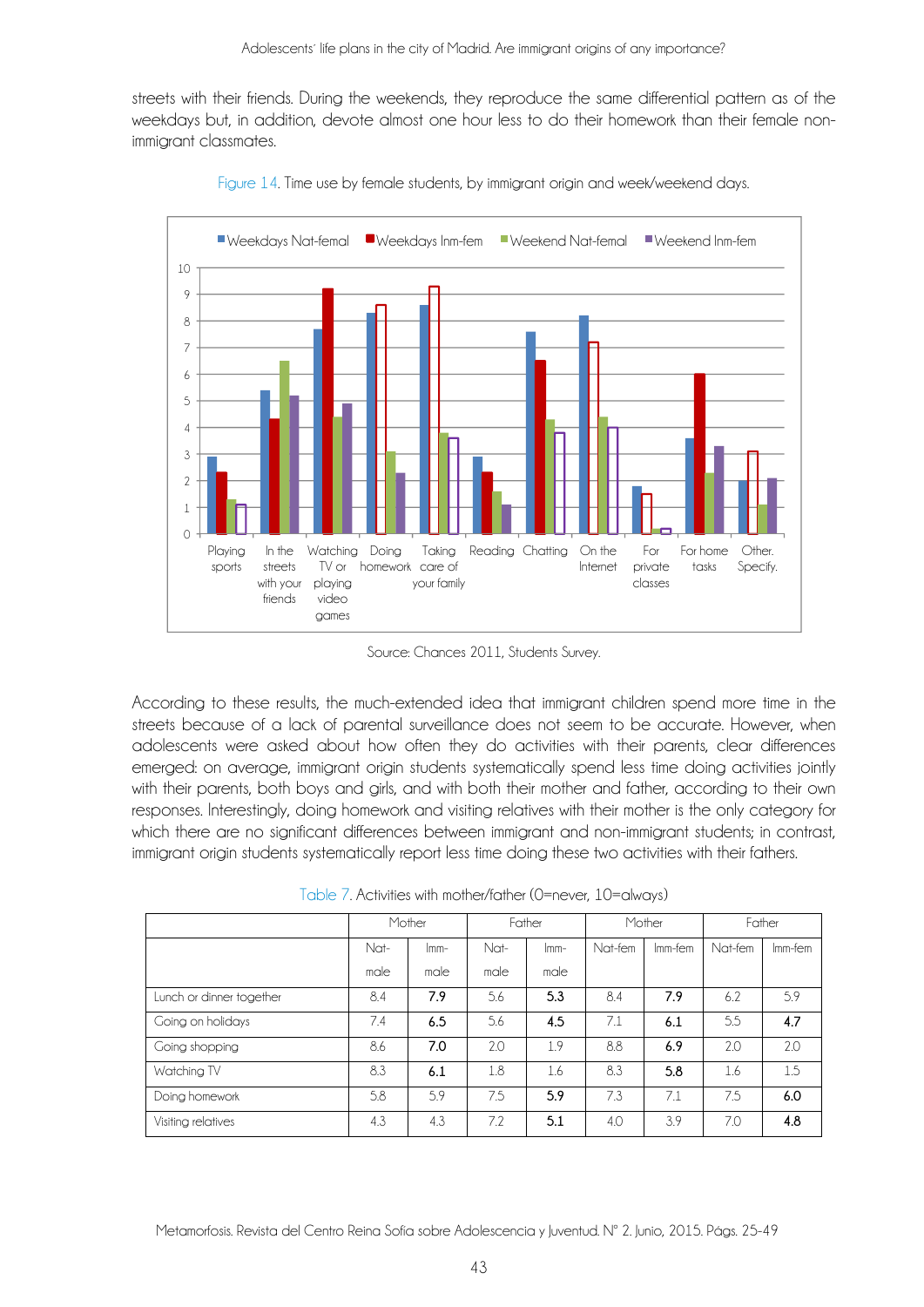#### Source: Chances 2011, Students Survey. Cells in bold indicate difference with comparable non-immigrants is statistically sianificant.

In order to engage with the debate about quantity vs. quality of time in child-parent relationships, and the extent to which the disruptive effect of migration and difficulties in acculturation of immigrant families lead to more conflictive child-parent relationships or not, we also asked our adolescents about the type of relationships they had with their parents. Results from factor analysis based on the responses to the battery of items listed in *Table 8*, and multivariate regressions of the resulting factor including immigrant status and gender covariates, indicate that immigrant origin students tend to report worse quality relationships with both their mother and their father than their non-immigrant counterparts.

| Respecting my father/mother is something difficult to me |        |
|----------------------------------------------------------|--------|
| I think my father/mother should give me more support     |        |
| I often argue or fight with my father/mother             |        |
| The atmosphere is tense when I am with my father/mother  | 01 910 |
| I can share my worries with my father/mother             |        |
| I trust my father/mother                                 |        |
| Whenever I need help I can count on my father/mother     |        |

#### Table 8. Battery of items about adolescents' intergenerational relationships

Source: Chances 2011, Students Survey.

However, there are no significant differences by gender within the group of immigrant origin adolescents, while non-immigrant girls reveal worse relationships with their fathers and better relationships with their mothers than non-immigrant boys. As a result, in relative terms, the relationship of immigrant origin girls with their mothers tends to be the worst of all.

# *7. CIVIC VALUES AND PREJUDICES*

Approximately two thirds of the students of immigrant origin surveyed by Chances in the municipality of Madrid expressed their wish to live in Spain when grown up (71% among boys and 55% among girls). Obviously, not of all them will be able to realize their wishes concerning their residential preferences but, in any case, it is very likely that a very high proportion of them will become permanent citizens in our country. For this reason, and because identities formed during the adolescence are known to leave some print on future behaviours, it seems important to us to explore which are the civic values and conceptions of 'good' citizenship among the youth of immigrant origin and how they compare to their non-immigrant classmates.

Our students were asked about their feelings with regard to life in Spain and Spanish society. Students of immigrant origin have, on average, a more positive perception of the Spanish society than their non-immigrant classmates. They think more often that there is freedom in Spain, meaning that people can live the life they want to (83% against 72%), solidarity (58% against 41%), and safety (71% against 59%). These differences might indicate that those of foreign origin, when giving an answer to this question, automatically compare the level of these characteristics present in Spain with the one present in their country of origin.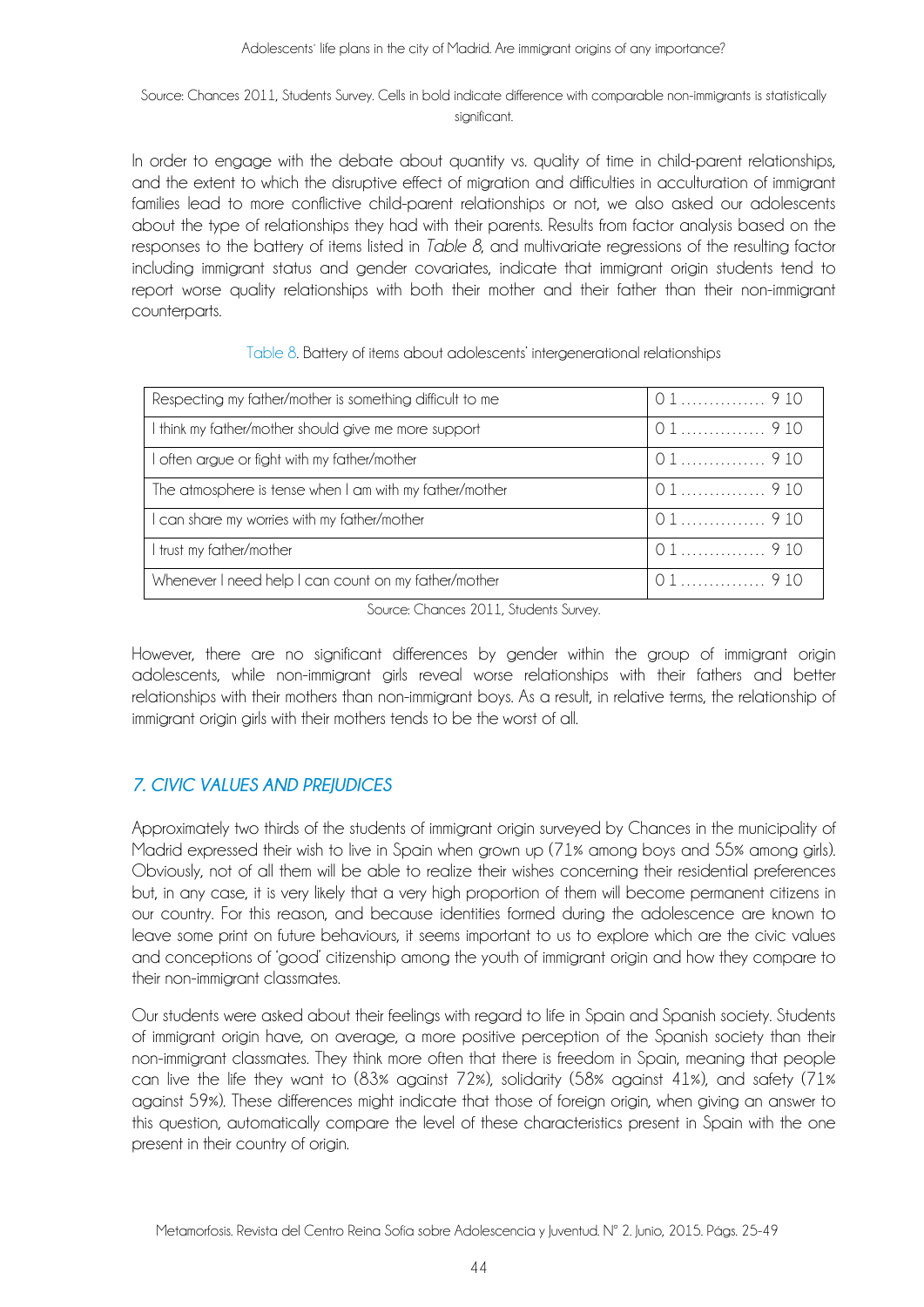

Figure 15. "Do you think in Spain there is...?"

However, it seems important to highlight that immigrant origin adolescents do not support a more positive view than their non-immigrant classmates in relation to the level of equality in Spain (the difference is only four percentage points and not statistically significant), especially if one takes into account that both immigrant and non-immigrant origin students considered equality to be the most important societal goal to pursue (32% of natives, 44% of immigrants), out of the five previously mentioned. Moreover, when asked about the importance of different human rights, students of immigrant origin attributed more value to the right to not being discriminated because of race, sex or beliefs, and to the right to live in accordance with one's own culture, beliefs and religion than their non-immigrant counterparts, while no significant differences emerged with regard to the right to education or the right to have a job, among others.

Finally, and despite ranking in a similar way the values they consider important for society as we have shown above, immigrant origin adolescents seem to have quite different views on what defines a good citizen from their non-immigrant classmates. On average, the former give more importance to knowing the history of one's country, to being patriotic and loyal to it, and to be informed about the news, but value as less important to obey the law, to pay taxes and to work hard.

|                   |                       | Cirls | Boys     |                   |  |
|-------------------|-----------------------|-------|----------|-------------------|--|
|                   | Natives<br>Immigrants |       | Natives  | <i>Immigrants</i> |  |
| obey law          | 8.2                   | 7.9   | $\prime$ | 7.5               |  |
| vote in elections | 5.8                   | 6.0   | 5.6      | 5.3               |  |
| work hard         | 7.4                   | 7.4   | 7.6      | 7.2               |  |

Table 9. Importance of affirmations defining bad and good citizens (0=bad citizen; 10= good citizen)

Metamorfosis. Revista del Centro Reina Sofía sobre Adolescencia y Juventud. Nº 2. Junio, 2015. Págs. 25-49

Source: Chances 2011, Students Survey.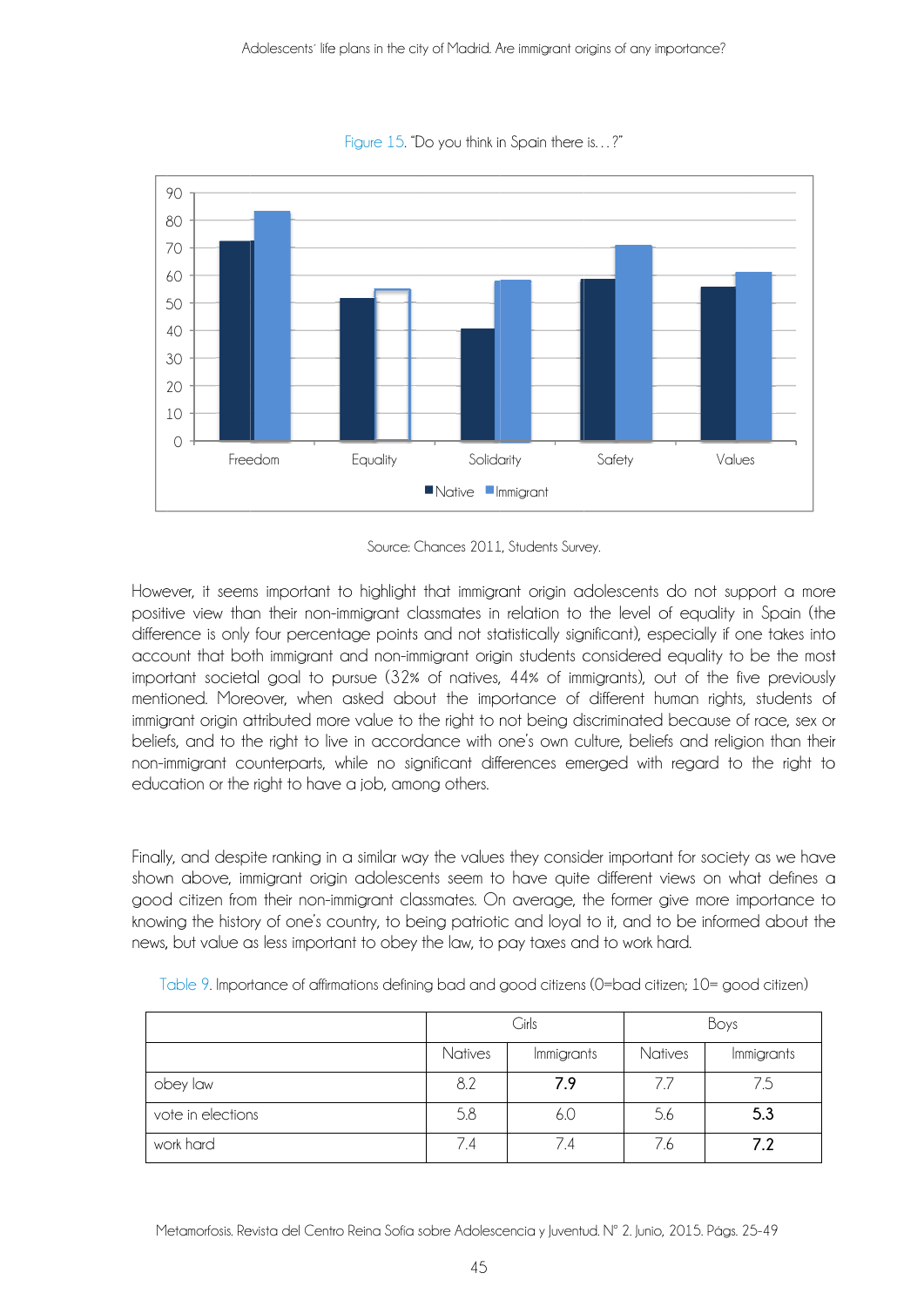| know history of one's own country | 6.0 | 6.6 | 6.1 | 6.5 |
|-----------------------------------|-----|-----|-----|-----|
| informed about news               | 5.6 | 5.9 | 5.5 | 5.7 |
| volunteer                         | 6.4 | 6.5 | 5.8 | 5.8 |
| show respect to authorities       | 79  | 7.8 | 74  | 7.3 |
| recycle                           | 7.5 | 77  | 7.0 | 72  |
| Patriotic & loyal to own country  | 5.9 | 6.6 | 6.4 | 6.4 |
| pay taxes                         | 7.4 | 6.9 | 71  | 6.6 |

Adolescents' life plans in the city of Madrid. Are immigrant origins of any importance?

Source: Chances 2011, Students Survey. Cells in bold indicate difference with comparable non-immigrants is statistically significant.

## *8. CONCLUSIONS*

Identities formed during adolescence are known to be crucial in shaping future life decisions in multiple domains, including not only the educational and work careers but also partnership arrangements, fertility trajectories, residential choices, even their civic and political attitudes. In this article we have examined in a very simple and mostly descriptive way the main differences and similarities between the daily life of adolescents of immigrant and non-immigrant origin, and their wishes and expectations for their future, utilizing data from the Chances Students Survey, collected in 30 secondary schools in the city of Madrid in 2011.

Our results suggest similarities and differences between both groups depending on the particular aspect examined, and discard a systematic pattern of greater optimism or pessimism among immigrant adolescents compared to their non-immigrant classmates. First of all, as expected, there are more immigrant families facing more challenging socio-economic conditions in terms of parents' unemployment, housing conditions (size, number of occupants, tenancy), separations and divorce. Moreover, adolescents of immigrant origin substantially differed in their daily and weekend activities, in the time spent with their parents, and the quality of their relationship with them; on average, adolescents of immigrant origin report worse relationships with their parents, especially girls with their mothers. Immigrant girls also present quite a different use of their time compared to their non-immigrant classmates, a difference that virtually does not exist among boys.

However, these differences do not necessarily translate into significant differences in adolescents' preferences with regard to their future life. Adolescents of immigrant and native origin reported similar wishes regarding their future educational careers, even when they were asked about their preferred field of study in post-compulsory education. In contrast, their expectations once previous school performance is controlled, seemed systematically more optimistic than those of comparable natives. These results suggest that their educational disadvantage does not derive from a lack of focus -they are very aware of the importance of making it through the educational system- but is rather something constraining their school results. In other words, it seems that their attainment blocks their enthusiasm, and not the other way round. This finding, which may surprise some of our readers, is starting to be accepted as a well documented regularity in several European countries.

Leaving aside their educational careers, migrants and their families are frequently depicted as socially conservative, mostly clustered in their ethnic traditions. Are immigrant adolescents in Madrid really that conservative? When we look at their family formation preferences, for instance, it is true that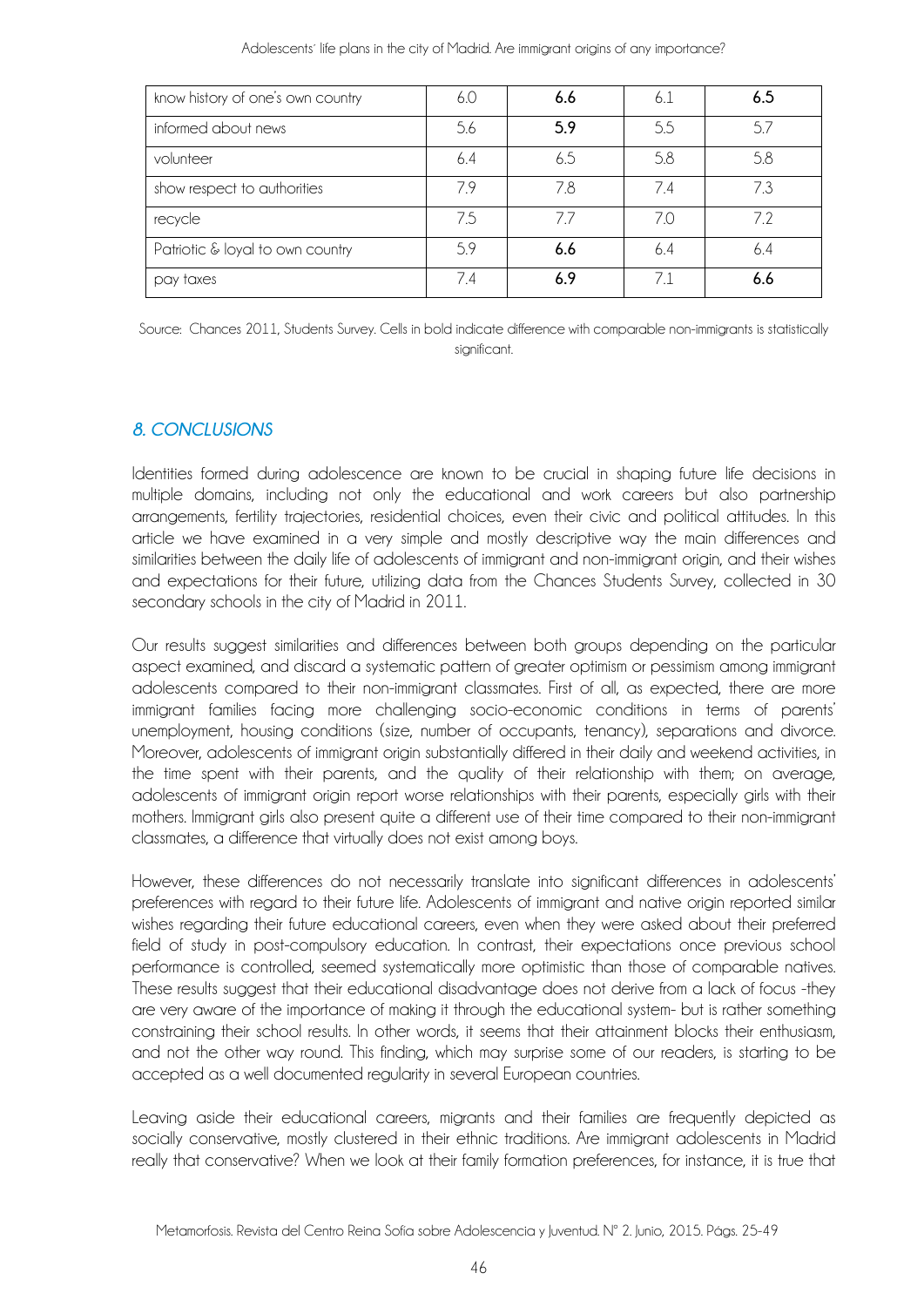adolescents of native origin are more likely to prefer cohabitation (followed by marriage) than their immigrant counterparts. However, the level of acceptance of this type of arrangement is also very high among the latter. In addition, immigrant and non-immigrant adolescents are not too different as regards their desired number of children, although they report a preference for having them at a younger age, which is likely to imply higher fertility among them.

It is crucial to make adolescents self-confident about their capacity to mould and shape their future in such a way that their ambitions can be realized to avoid frustration, feelings of discrimination, anomie, etc. Children from more deprived families are over-represented among those at risk of frustration. Yet, on average, there are not remarkable differences between both groups concerning the degree of success they anticipate in achieving their wishes in the future, although girls tend to be more pessimistic than their comparable natives, which is likely to be related to their more difficult relationships with their mothers. Moreover, uncertainty and anticipated frustration seem to be more common among adolescents of immigrant origin in the short-term (i.e. going to post-compulsory education, way of leaving parental home) than in the more distant future (i.e. going to university, type of partnership arrangement), which might be viewed as a consistent result with the disruptive effect of migration, and an additional reason for cautious optimism about the future of integration.

Finally, one domain often mentioned by the conservative and anti-immigrant groups as one of the most problematic for integration as a whole is that of civic and citizenship attitudes. It is true that, according to our results, this appeared as the area where the largest differences by origin emerge. Yet, we must note as well that adolescents of immigrant origin reveal a rather positive view of Spanish society in comparison to those of native origin, although both share a rather similar and negative perception regarding the level of equality achieved in Spain.

In sum, the image drawn by our analyses is rather positive and offers some reasons for optimism about the current state and possible future developments of the descendants of immigrants. Adolescents of immigrant and non-immigrant origin in Spain are quite similar in how they view their lives and their position in society, and advance similar difficulties in realizing their wishes because they share similar structural constraints in the labour and housing market, which will condition their transition to adulthood in multiple ways. However, the particular situation of girls of immigrant origin, and their tendency to anticipate larger frustration compared to both their male and native counterparts, deserve some additional attention.

Spain has suffered from a remarkable lack of empirical evidence, periodically updated, on the wellbeing of children and adolescents. The effort that the Chances Project represents in this regard is just a small step ahead in the way to ending this major drawback for the adequate planning of public policies and social interventions. Significant investments should be made in order to improve our understanding and capacity to improve the living experience of future Spaniards of all origins.

#### *References*

**Azzolini, D., Schnell, P. and Palmer, J. R. B. (2012).** "Educational Achievement Gaps between Immigrant and Native Students in Two 'New' Immigration Countries: Italy and Spain in Comparison". *The ANNALS of the American Academy of Political and Social Science*, 643(1), 46–77.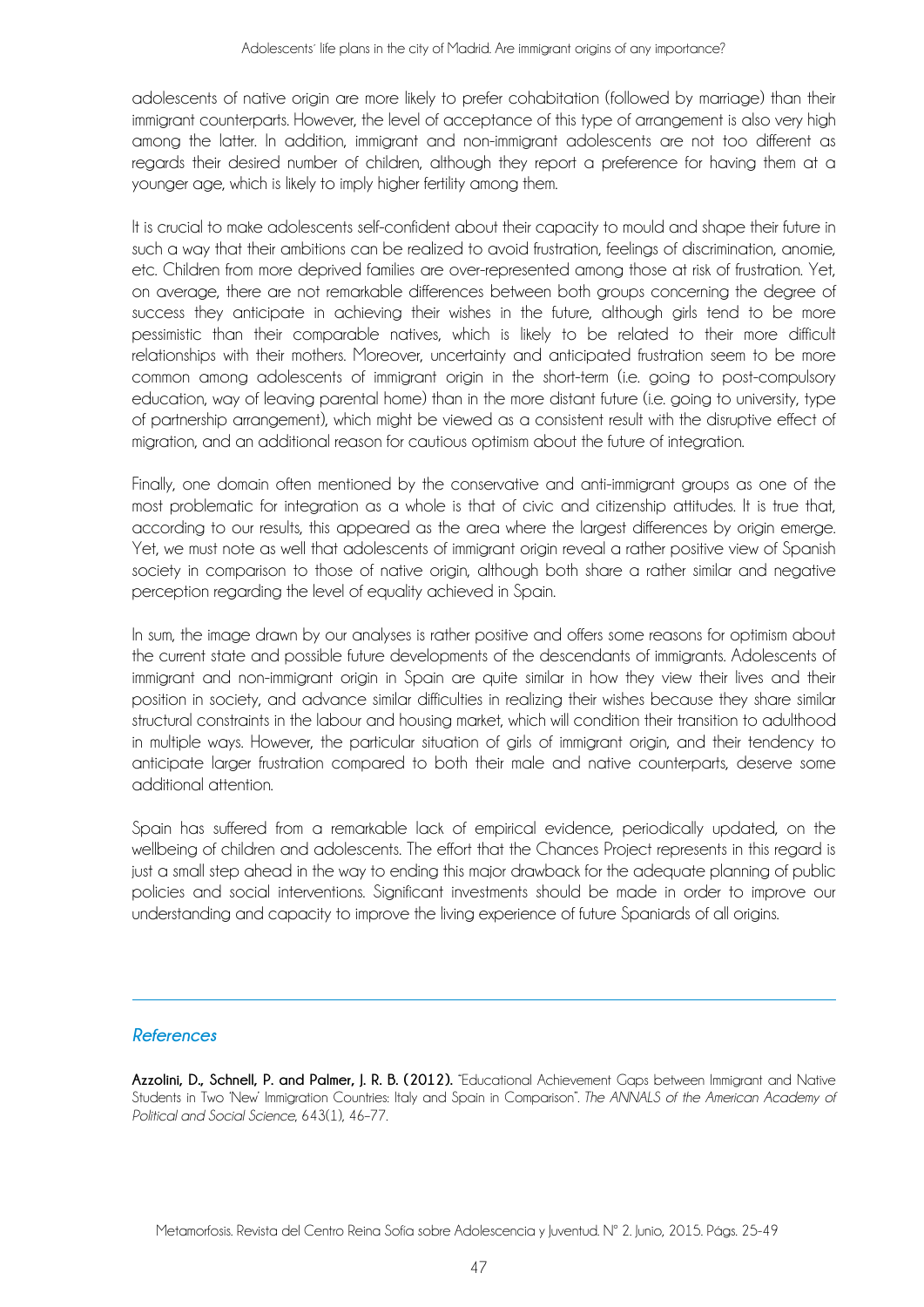**Beal, S. J., & Crockett, L. J. (2010).** Adolescents' occupational and educational aspirations and expectations: Links to high school activities and adult educational attainment. Developmental Psychology, 46(1), 258–265.

**Castro Martín, T. and Rosero-Bixby, L. (2011)**. "Maternidades y fronteras: la fecundidad de las mujeres inmigrantes en España". *Revista Internacional de Sociología* 69(M1), 105-137.

**Cebolla Boado, H. and González-Ferrer, A. (Ed.). (2014).** *Inmigración. ¿Integración sin modelo?* Madrid: Alianza Editorial.

**Cebolla Boado, H., González-Ferrer, A. and Soysal, Y. (2014).** "Is all about hope?" Paper presented at the XVIII ISA World Congress of Sociology, International Sociological Association, Yokohama (Japan),  $13^{th}$  to  $19^{th}$  July.

**Consejería de Educación y Empleo (2012a).** *Estadística de la Enseñanza de la Comunidad de Madrid. Curso 2009-2010. Datos definitivos. Comunidad de Madrid.* Available at: http://goo.gl/trkqDo

**Consejería de Educación y Empleo (2012b).** *Boletín Mensual. Trabajadores Extranjeros. Comunidad de Madrid*. Available at: http://goo.gl/iW3Fws

**Cortina C., García, T. and Esteve A. (2009).** "Migración, ocupación y matrimonio: una aproximación a las relaciones de género de las parejas mixtas en España". *Estudios Demográficos y Urbanos,* 24-2 (71), 293-321.

**Creed, P.A., Patton, W., and Prideaux L.A. (2007).** Predicting change over time in career planning and career exploration for high school students, *Journal of Adolescence*, 30, 377-392.

**Feliciano, C. (2005).** *Unequal origins. Immigrant selection and the education of the second generation*. El Paso: LFB Scholarly Publishing.

Feliciano, C. (2006). "Beyond the family: the influence of premigration group status on the educational expectations of immigrants' children". *Sociology of Education*, *79*, 281–303.

**González-Ferrer, A. (2011a).** *La inmigración de origen familiar (I): el control de flujos y el proceso de integración en algunos países europeos*. Instituto Elcano, Documentos de Trabajo (90/2011). Accesible at: http://www.realinstitutoelcano.org/wps/portal/rielcano/contenido?WCM\_GLOBAL\_CONTEXT=/elcano/elcano\_es/zonas\_e s/demografia+y+poblacion/ari90-2011

González-Ferrer, A. (2011b). "Explaining the labour performance of immigrant women in Spain: the interplay between family, migration and legal trajectories". *International Journal of Comparative Sociology, 52* (1-2),63-78.

**Haller, A. O. and Portes, A. (1973).** "Status attainment processes". *Sociology of Education*, *46*, 51–91.

**Hidalgo, I., Garrido, G. and Hernandez, M. (2000).** "Health status and risk behavior of adolescents in the North of Madrid, Spain". *Journal of Adolescent Health* 27(5), 351-360.

**Kao, G., and Tienda, M. (1995).** "Optimism and Achievement: The Educational Performance of Immigrant Youth". *Social Science Quarterly*, *76*(1), 1–19.

**Kao, G., and Tienda, M. (1998).** "Educational aspirations of minority youth". *American Journal of Education*, *106*(3), 349–384.

**Massey, D. S., Arango, J., Hugo, G., Kouaouci, A., Pellegrino, A. and Edward, J. (1993).** "Theories of International Migration: A Review and Appraisal". *Population and Development Review*, *19*(3), 431–466.

**OECD (2014).** PISA in Focus no. 43. Available at: http://www.oecd.org/pisa/pisaproducts/pisainfocus/pisa-in-focus-n43- (eng)-final.pdf